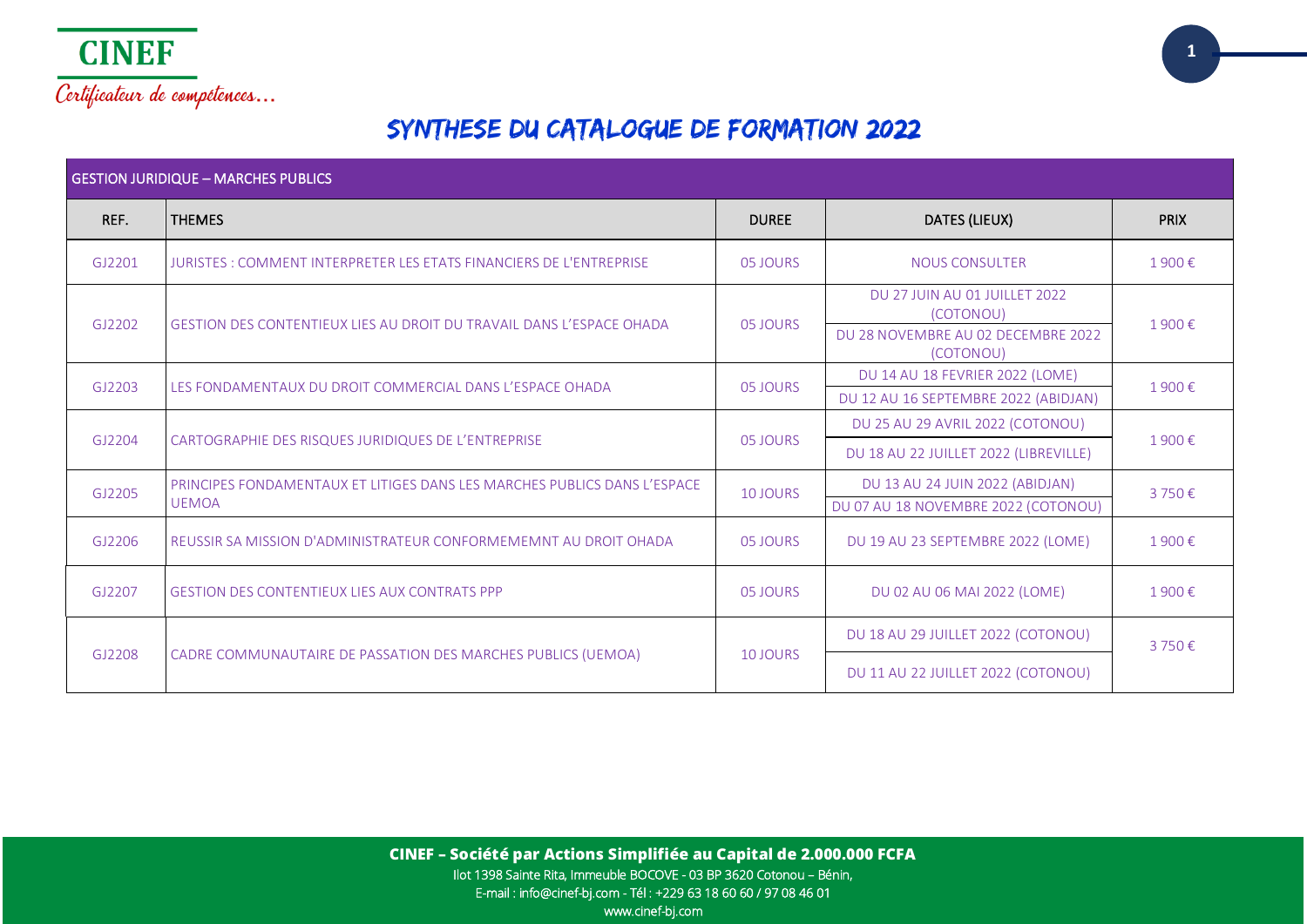

| COMPTABILITE - FINANCE ET MANAGEMENT D'ENTREPRISE |                                                                                                     |              |                                         |              |  |
|---------------------------------------------------|-----------------------------------------------------------------------------------------------------|--------------|-----------------------------------------|--------------|--|
| REF.                                              | <b>THEMES</b>                                                                                       | <b>DUREE</b> | DATES (LIEUX)                           | <b>PRIX</b>  |  |
|                                                   |                                                                                                     |              | 19 JANVIER 2022 (COTONOU)               |              |  |
| <b>CFME2209</b>                                   | COMPRENDRE ET APPLIQUER LA LOI DE FINANCES 2022                                                     | 01 JOUR      | 21 JANVIER 2022 (LOME)                  | 100 000 FCFA |  |
|                                                   |                                                                                                     |              | 26 JANVIER 2022 (COTONOU)               |              |  |
|                                                   |                                                                                                     |              | 28 JANVIER 2022 (LOME)                  |              |  |
| <b>CFME2210</b>                                   | MAITRISER LA FISCALITE DES SALAIRES, DES AUTRES REMUNERATIONS ET AVANTAGES                          | 01 JOUR      | LE 09 MARS 2022 (LOME)                  | 125 000 FCFA |  |
|                                                   | SOCIAUX                                                                                             |              | LE 17 AOUT 2022 (COTONOU)               |              |  |
| CFME2211                                          | MAITRISER LA PRATIQUE DE L'ANALYSE FINANCIERE                                                       | 05 JOURS     | DU 25 AU 29 JUILLET 2022 (COTONOU)      | 1900€        |  |
|                                                   |                                                                                                     |              | DU 12 A 16 DECEMBRE 2022 (LOME)         |              |  |
| <b>CFME2212</b>                                   | MAITRISER LES MEILLEURS OUTILS ET ADOPTER LES BONNES PRATIQUES EN GESTION                           | 05 JOURS     | DU 21 AU 25 FEVRIER 2022 (COTONOU)      | 500,000 FCFA |  |
|                                                   | DE STOCKS                                                                                           |              | DU 03 AU 07 OCTOBRE 2022 (LOME)         |              |  |
| <b>CFME2213</b>                                   | ETUDE INTEGRALE DU SYSCOHADA REVISE                                                                 | 15 JOURS     | DU 13 JUIN AU 01 JUILLET 2022 (ABIDJAN) | 5 500€       |  |
|                                                   |                                                                                                     |              | DU 07 AU 25 NOVEMBRE 2022 (COTONOU)     |              |  |
| <b>CFME2214</b>                                   | REUSSIR LES OPERATIONS D'INVENTAIRE ET DE CLÔTURE D'EXERCICE                                        | 05 JOURS     | DU 14 AU 18 MARS 2022 (LOME)            | 1900€        |  |
|                                                   | CONFORMEMENT AU SYSCOHADA                                                                           |              | DU 18 AU 22 JUILLET 2022 (COTONOU)      |              |  |
| <b>CFME2215</b>                                   | COMPRENDRE ET METTRE EN PLACE UNE COMPTABILITE MATIERE                                              | 08 JOURS     | DU 08 AU 17 JUIN 2022 (COTONOU)         | 3 000€       |  |
|                                                   |                                                                                                     |              | DU 02 AU 11 NOVEMBRE 2022 (LOME)        |              |  |
| <b>CFME2216</b>                                   | RESPONSABLE LOGISTIQUE : MAITRISER TOUTE LA CHAINE LOGISTIQUE                                       | 08 JOURS     | DU 09 AU 20 MAI (CASABLANCA)            | 3 000€       |  |
|                                                   |                                                                                                     |              | DU 03 AU 14 OCTOBRE 2022 (LIBREVILLE)   |              |  |
| <b>CFME2217</b>                                   | GESTION DE LA TRESORERIE : MAITRISER SON BFR, LES RISQUES A COURT TERME ET<br><b>LES PLACEMENTS</b> | 05 JOURS     | <b>NOUS CONSULTER</b>                   | 1900€        |  |
| <b>CFME2218</b>                                   | MAITRISE ET COMPTABILISATION DES OPERATIONS DE MOBILE MONEY                                         | 05 JOURS     | DU 21 AU 25 FEVRIER 2022 (COTONOU)      | 1900€        |  |
|                                                   |                                                                                                     |              | DU 18 AU 22 JUILLET 2022 (LOME)         |              |  |
|                                                   | AUDITEUR INTERNE ET COMPTABLE : MAÎTRISER LES TECHNIQUES AVANCEES DE                                |              | DU 04 AU 15 AVRIL 2022 (ABIDJAN)        | 3750€        |  |
| <b>CFME2219</b>                                   | L'AUDIT COMPTABLE, FINANCIER ET FISCAL                                                              | 10 JOURS     | DU 11 AU 22 JUILLET 2022                |              |  |
|                                                   |                                                                                                     |              | (LOME)                                  |              |  |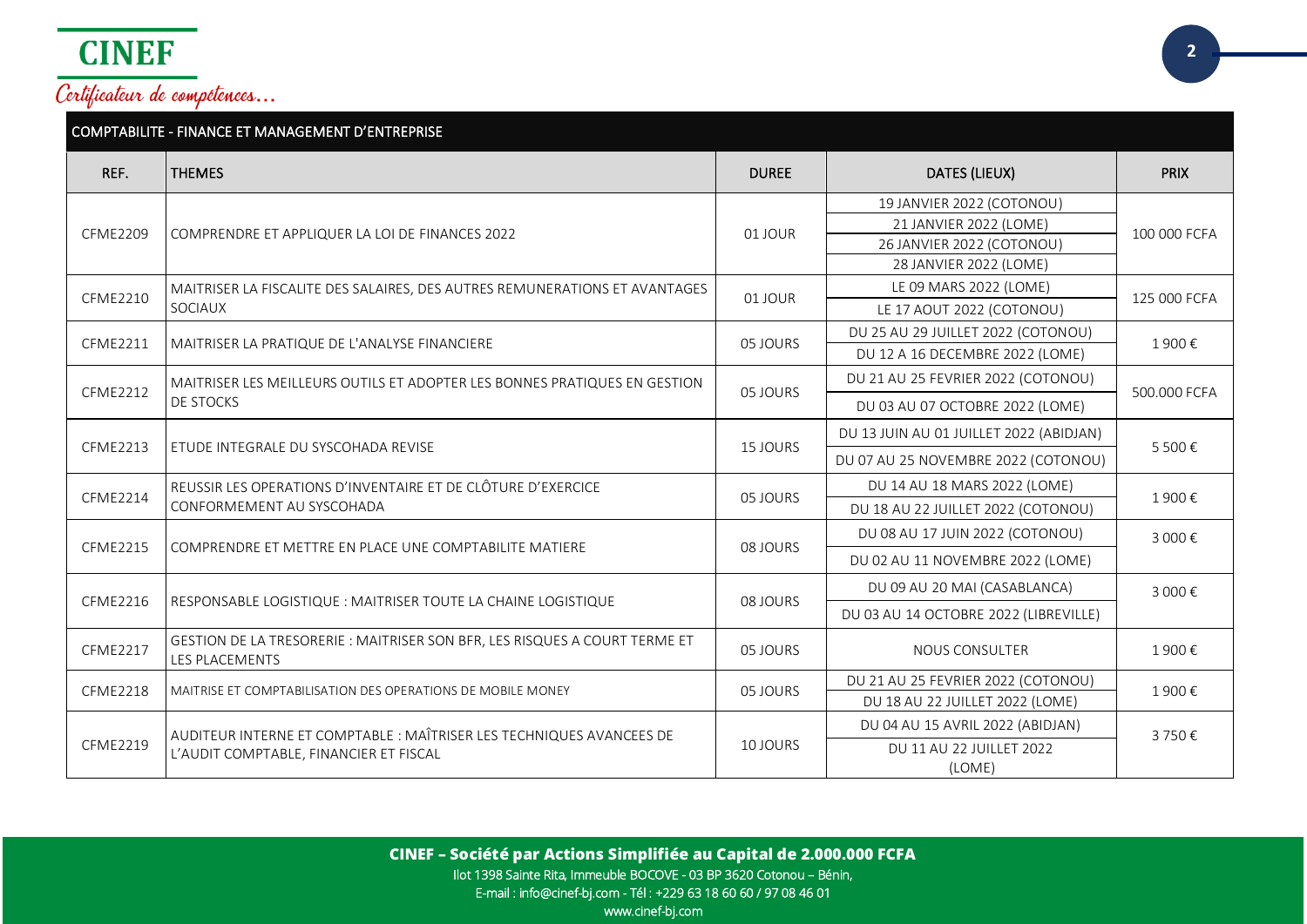

| REF.                                                                | <b>THEMES</b>                                                                             | <b>DUREE</b>    | DATES (LIEUX)                                   | <b>PRIX</b> |
|---------------------------------------------------------------------|-------------------------------------------------------------------------------------------|-----------------|-------------------------------------------------|-------------|
| <b>DSRH2220</b>                                                     | ACCEDEZ A LA FONCTION DE RESPONSABLE RESSOURCES HUMAINES                                  | 10 JOURS        | DU 04 AU 15 AVRIL 2022 (ABIDJAN)                | 3750€       |
|                                                                     |                                                                                           |                 | DU 12 AU 23 SEPTEMBRE 2022<br>(DAKAR)           |             |
|                                                                     |                                                                                           |                 | DU 13 AU 24 JUIN 2022 (DAKAR)                   |             |
| <b>DSRH2221</b>                                                     | REUSSIR LA GESTION DES COMPETENCES ET DES TALENTS (GPEC)                                  | <b>10 JOURS</b> | DU 21 NOVEMBRE AU 02 DECEMBRE 2022<br>(COTONOU) | 3750€       |
| <b>DSRH2222</b>                                                     | MAÎTRISER LES OUTILS DE PILOTAGE DES RH                                                   | 05 JOURS        | DU 16 AU 20 MAI 2022 (COTONOU)                  | 1900€       |
|                                                                     |                                                                                           |                 | DU 24 AU 28 OCTOBRE 2022 (DAKAR)                |             |
| <b>DSRH2223</b>                                                     | DELEGUE DU PERSONNEL : PARTENAIRE PRIVILEGIE DE LA PRODUCTIVITE DANS<br>L'ENTREPRISE      | 05 JOURS        | <b>NOUS CONSULTER</b>                           | 1900€       |
| <b>DSRH2224</b>                                                     | FINANCE POUR LES RESPONSABLES RH : MESURER LES INCIDENCES FINANCIERES DES                 | 05 JOURS        | DU 30 MAI AU 03 JUIN 2022 (LOME)                | 1900€       |
|                                                                     | <b>DECISIONS RH</b>                                                                       |                 | DU 03 AU 07 OCTOBRE 2022 (LOME)                 |             |
| <b>DSRH2225</b>                                                     | DIAGNOSTIQUER ET REGULER DURABLEMENT LE STRESS AU TRAVAIL                                 | 05 JOURS        | DU 14 AU 18 MARS 2022 (COTONOU)                 | 1900€       |
|                                                                     |                                                                                           |                 | DU 08 AU 12 AOUT 2022 (COTONOU)                 |             |
|                                                                     |                                                                                           |                 | DU 20 AU 29 AVRIL 2022 (DAKAR)                  | 3 000€      |
| <b>DSRH2226</b>                                                     | MAITRISER LES INSTRUMENTS D'AUDIT SOCIAL                                                  | 08 JOURS        | DU 19 AU 28 SEPTEMBRE 2022<br>(ABIDJAN)         |             |
| <b>DSRH2227</b>                                                     | PREPARER ET ACCOMPAGNER SES COLLABORATEURS POUR LA REUSSITE DE LEUR<br><b>RETRAITE</b>    | 05 JOURS        | <b>NOUS CONSULTER</b>                           | 1900€       |
|                                                                     |                                                                                           |                 | DU 21 MARS AU 01 AVRIL 2022 (COTONOU)           | 3750€       |
| <b>DSRH2228</b>                                                     | INGENIERIE DE FORMATION (LA FORMATION DES FORMATEURS)                                     | <b>10 JOURS</b> | DU 22 AOUT AU 02 SEPTEMBRE 2022<br>(COTONOU)    |             |
| <b>DSRH2229</b>                                                     | DEVELOPPEMENT PERSONNEL : S'AFFIRMER SEREINEMENT EN TOUTES                                | 05 JOURS        | DU 27 JUIN AU 01 JUILLET 2022 (COTONOU)         | 1900€       |
|                                                                     | <b>CIRCONSTANCES</b>                                                                      |                 | DU 14 AU 18 NOVEMBRE 2022 (COTONOU)             |             |
| <b>DSRH2230</b>                                                     | MISE EN PLACE D'UN SYSTEME D'EVALUATION DU PERSONNEL : LES MEILLEURES<br><b>PRATIQUES</b> | 05 JOURS        | DU 03 AU 07 OCTOBRE 2022 (GRAND-POPO)           | 1900€       |
| <b>DSRH2231</b>                                                     | <b>GESTION ADMINISTRATIVE DU PERSONNEL</b>                                                | 05 JOURS        | DU 08 AU 12 AOUT 2022 (DAKAR                    | 1900€       |
|                                                                     |                                                                                           |                 | DU 14 AU 18 NOVEMBRE 2022 (COTONOU)             |             |
| CINEF - Société par Actions Simplifiée au Capital de 2.000.000 FCFA |                                                                                           |                 |                                                 |             |

Ilot 1398 Sainte Rita, Immeuble BOCOVE - 03 BP 3620 Cotonou – Bénin,

E-mail : info@cinef-bj.com - Tél : +229 63 18 60 60 / 97 08 46 01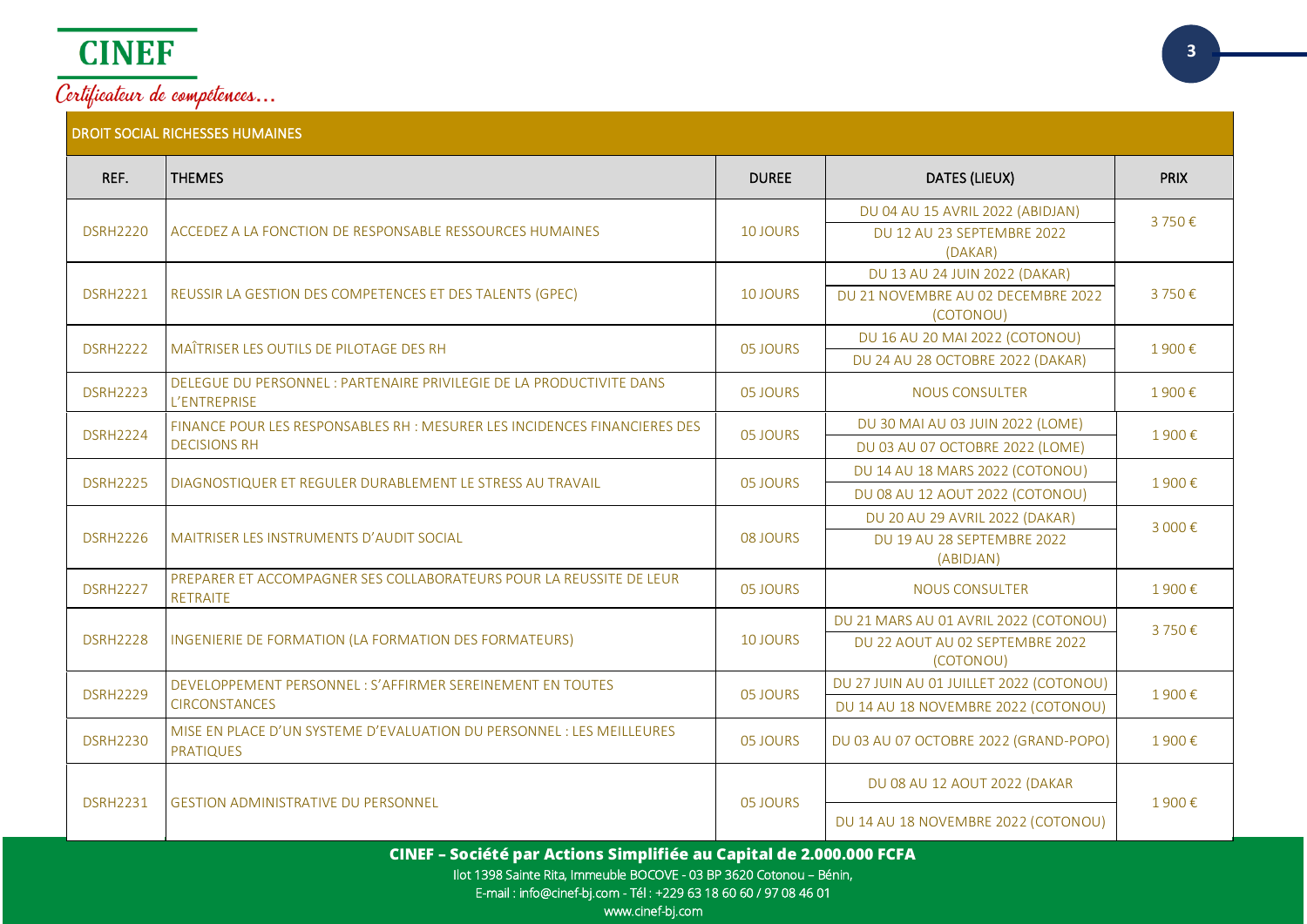

| REF.            | <b>THEMES</b>                                                             | <b>DUREE</b>                        | DATES (LIEUX)                                   | <b>PRIX</b> |
|-----------------|---------------------------------------------------------------------------|-------------------------------------|-------------------------------------------------|-------------|
|                 |                                                                           |                                     | DU 20 AU 24 JUIN 2022 (LOME)                    |             |
| <b>DSRH2232</b> | REUSSIR LE MANAGEMENT INTERCILTUREL                                       | 05 JOURS                            | DU 14 AU 18 NOVEMBRE 2022 (COTONOU)             | 1900€       |
| <b>DSRH2233</b> | COACHING, MENTORAT, TUTORAT : LES CLES POUR UN BON ACCOMPAGNEMENT         | 05 JOURS                            | DU 13 AU 17 JUIN 2022 (COTONOU)                 | 1900€       |
| <b>DSRH2234</b> | MAÎTRISER LES OUTILS QUALITE DE RESOLUTION DE PROBLEME                    | 05 JOURS                            | DU 16 AU 20 MAI 2022 (COTONOU)                  | 1900€       |
|                 | <b>DSRH2235</b><br>AMELIORATION DES TECHNIQUES DE RECRUTEMENT<br>05 JOURS | DU 25 AU 29 AVRIL 2022 (GRAND-POPO) |                                                 |             |
|                 |                                                                           | DU 18 AU 22 JUILLET 2022 (LOME)     | 1900€                                           |             |
|                 |                                                                           |                                     | DU 21 AU 25 MARS 2022 (COTONOU)                 | 1900€       |
| <b>DSRH2236</b> | DEVENIR UN MANAGER DE PROXIMITE                                           | 05 JOURS                            | DU 03 AU 07 OCTOBRE 2022 (LOME)                 |             |
|                 |                                                                           |                                     | DU 04 AU 08 JUILLET 2022                        |             |
| <b>DSRH2237</b> | SE CONNAITRE POUR SE RENDRE APTE DANS UN MILIEU PROFESSIONNEL             | 05 JOURS                            | (COTONOU)<br>DU 28 NOVEMBRE AU 02 DECEMBRE 2022 | 1900€       |
|                 |                                                                           |                                     | (COTONOU)                                       |             |
| <b>DSRH2238</b> | MAÎTRISER LES BASES DE L'INGENIERIE PEDAGOGIQUE POUR LA FORMATION DES     | 10 JOURS                            | DU 02 AU 13 MAI 2022 (COTONOU)                  | 3750€       |
|                 | <b>ADULTES</b>                                                            |                                     | DU 03 AU 14 OCTOBRE 2022 (COTONOU)              |             |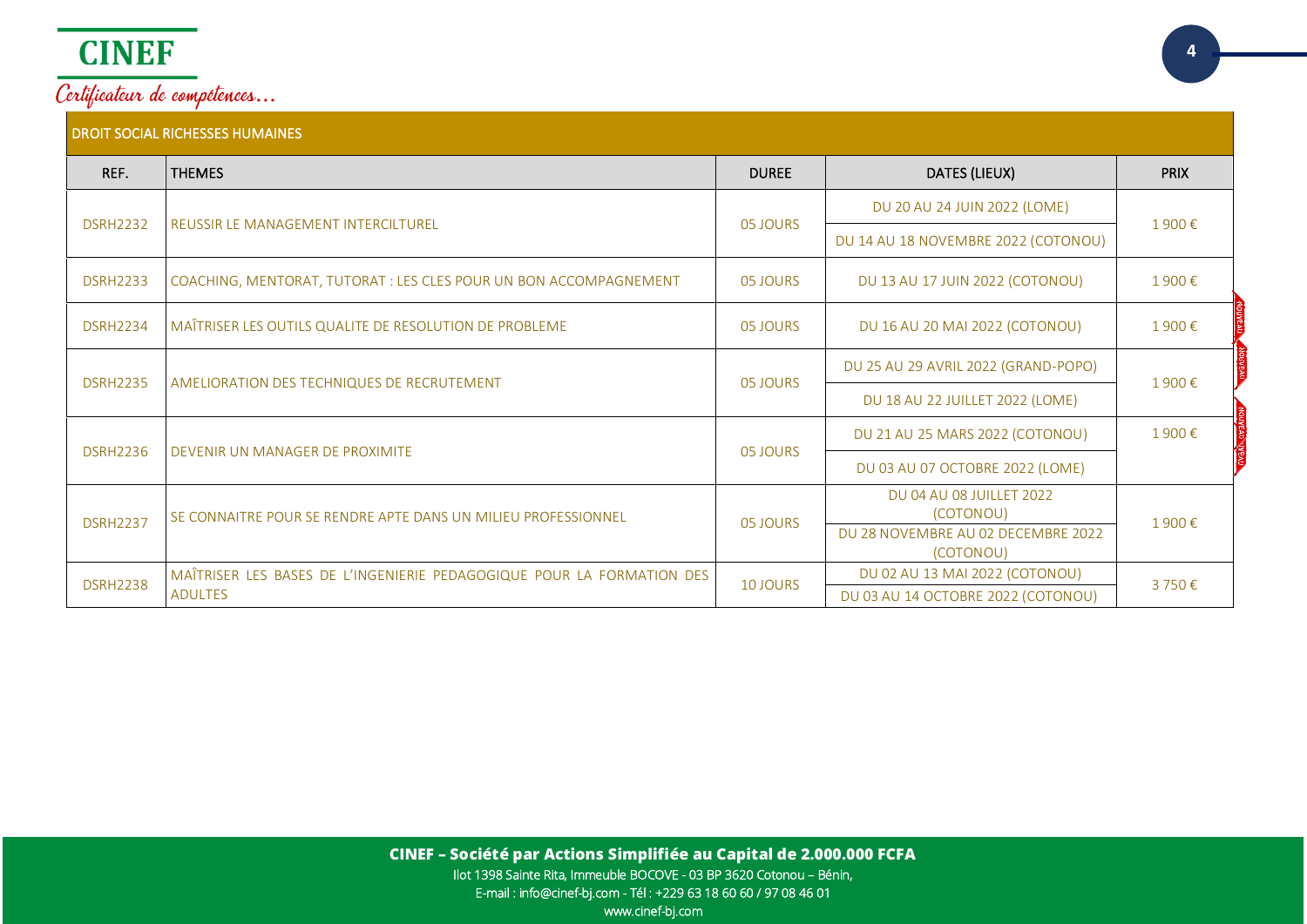

| REF.    | <b>THEMES</b>                                                                                                        | <b>DUREE</b>    | DATES (LIEUX)                                                            | <b>PRIX</b> |
|---------|----------------------------------------------------------------------------------------------------------------------|-----------------|--------------------------------------------------------------------------|-------------|
| ACG2239 | PLANIFICATION ET SUIVI BUDGETAIRE : LES MEILLEURES PRATIQUES                                                         | 05 JOURS        | DU 14 AU 18 FEVRIER 2022 (LOME)<br>DU 11 AU 15 JUILLET 2022 (COTONOU)    | 1900€       |
| ACG2240 | APPROFONDIR SES CONNAISSANCES ET ENRICHIR SES PRATIQUES EN CONTRÔLE DE<br><b>GESTION DES ENTREPRISES DE SERVICES</b> | <b>10 JOURS</b> | DU 22 AOUT AU 02 SEPTEMBRE 2022<br>(LOME)                                | 3750€       |
| ACG2241 | MODELISATION PREDICTIVE ET DETECTION DES FRAUDES                                                                     | 05 JOURS        | DU 25 AU 29 AVRIL 2022 (COTONOU)<br>DU 19 AU 23 SEPTEMBRE 2022<br>(LOME) | 1900€       |
|         |                                                                                                                      |                 | DU 30 MAI AU 03 JUIN 2022 (LOME)                                         | 1900€       |
| ACG2242 | BOITE A OUTILS POUR REUSSIR SA MISSION D'AUDITEUR FINANCIER                                                          | 05 JOURS        | DU 17 AU 21 OCTOBRE 2022 (COTONOU)                                       |             |
| ACG2243 |                                                                                                                      | 05 JOURS        | DU 21 AU 25 FEVRIER 2022 (LOME)                                          | 1900€       |
|         | AUDITEURS ET INSPECTEURS, PREVENIR ET DETECTER LES FRAUDES                                                           |                 | DU 19 AU 23 SEPTEMBRE 2022 (LOME)                                        |             |
| ACG2244 | SE PREPARER POUR REPONDRE A UNE MISSION D'AUDIT EXTERNE : DES CONSEILS                                               | 05 JOURS        | DU 07 AU 11 FEVRIER 2022 (LOME)                                          | 1900€       |
|         | <b>PRATIQUES</b>                                                                                                     |                 | DU 22 AU 26 AOUT 2022 (COTONOU)                                          |             |
| ACG2245 |                                                                                                                      | 05 JOURS        | DU 28 MARS AU 01 AVRIL 2022 (COTONOU)                                    | 1900€       |
|         | MAITRISER LES ASPECTS STRATEGIQUES ET OPERATIONNELS DE L'AUDIT INTERNE                                               |                 | DU 03 AU 07 OCTOBRE 2022 (LOME)                                          |             |
|         | SUIVI-EVALUATION AVANCE : METHODES DE COLLECTE ET D'ANALYSE DE DONNEES,                                              |                 | DU 02 AU 13 MAI 2022 (COTONOU)                                           | 3750€       |
| ACG2246 | <b>ANALYSE STATISTIQUE</b>                                                                                           | 10 JOURS        | DU 17 AU 28 OCTOBRE 2022 (COTONOU)                                       |             |
| ACG2247 |                                                                                                                      | 10 JOURS        | DU 09 AU 20 MAI 2022 (LOME)                                              | 3750€       |
|         | AUDIT DES MARCHES PUBLICS ET CARTOGRAPHIE DES RISQUES                                                                |                 | DU 10 AU 21 OCTOBRE 2022 (COTONOU)                                       |             |
|         | AUDIT ET MISE EN PLACE DU CONTRÔLE INTERNE DES PROJETS ET PROGRAMMES                                                 |                 | DU 30 MAI AU 10 JUIN 2022 (LOME)                                         | 3750€       |
| ACG2248 |                                                                                                                      | 10 JOURS        | DU 10 AU 21 OCTOBRE 2022 (ABIDJAN)                                       |             |
| ACG2249 | SUIVI-EVALUATION POUR UNE PERFORMANCE ORGANISATIONNELLE                                                              | 10 JOURS        | <b>DU 04 AU 15 JUILLET 2022</b><br>(ABIDJAN)                             | 3750€       |
|         |                                                                                                                      |                 | DU 05 A 16 DECEMBRE 2022 (COTONOU)                                       |             |

**CINEF – Société par Actions Simplifiée au Capital de 2.000.000 FCFA**

Ilot 1398 Sainte Rita, Immeuble BOCOVE - 03 BP 3620 Cotonou – Bénin,

E-mail : info@cinef-bj.com - Tél : +229 63 18 60 60 / 97 08 46 01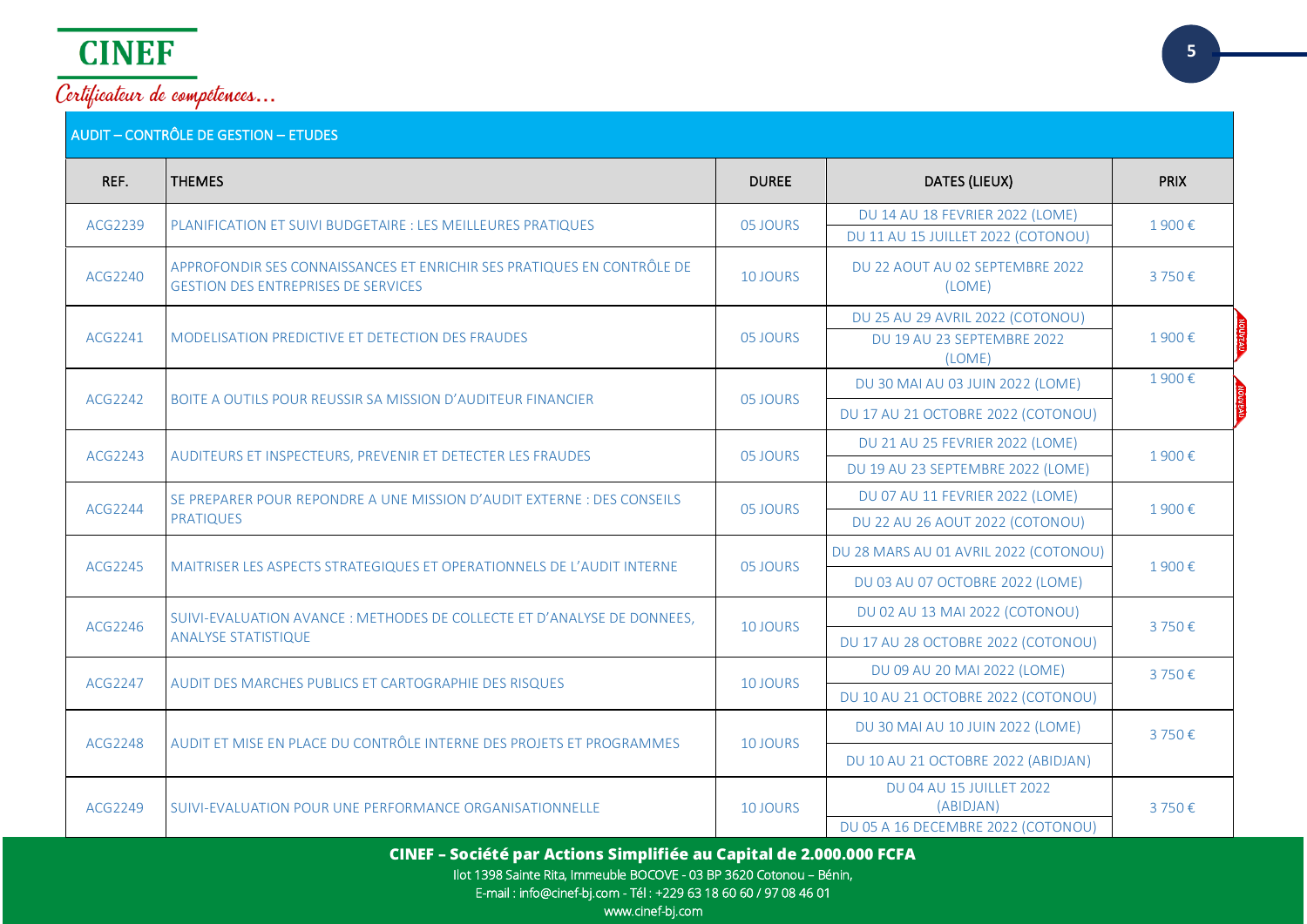| AUDIT - CONTRÔLE DE GESTION - ETUDES |                                                                           |                                             |                                |             |
|--------------------------------------|---------------------------------------------------------------------------|---------------------------------------------|--------------------------------|-------------|
| REF.                                 | <b>THEMES</b>                                                             | <b>DUREE</b>                                | DATES (LIEUX)                  | <b>PRIX</b> |
| ACG2250                              | MAITRISER LES TECHNIQUES DE COLLECTE DE DONNEES MOBILES (SURVEY SOLUTION, |                                             | DU 09 AU 20 MAI 2022 (COTONOU) | 3750€       |
|                                      | ODK, ,                                                                    | 10 JOURS<br>DU 12 A 21 DECEMBRE 2022 (LOME) |                                |             |

| SECRETARIAT ET ADMINISTRATION |                                                                                                                    |                 |                                                                             |              |
|-------------------------------|--------------------------------------------------------------------------------------------------------------------|-----------------|-----------------------------------------------------------------------------|--------------|
| REF.                          | <b>THEMES</b>                                                                                                      | <b>DUREE</b>    | DATES (LIEUX)                                                               | <b>PRIX</b>  |
| SA2251                        | SE RECONCILIER AVEC L'ORTHOGRAPHE, LA GRAMMAIRE ET LA CONJUGAISON ET<br>AMELIORER SES ECRITS PROFESSIONNELS        | 05 JOURS        | DU 25 AU 29 AVRIL 2022 (COTONOU)<br>DU 18 AU 22 JUILLET 2022 (COTONOU       | 1900€        |
| SA2252                        | MAITRISER LES ECRITS PROFESSIONNELS : COURRIER, RAPPORT, PROCES-VERBAL,<br>COMPTE-RENDU, PRISE DE NOTES            | 05 JOURS        | DU 14 AU 18 MARS 2022 (GRAND-POPO)<br>DU 22 AU 26 AOUT 2022 (COTONOU)       | 1900€        |
| SA2253                        | BOITE A OUTILS POUR REUSSIR SA MISSION D'ASSISTANT (E) ET DE SECRETAIRE DE<br><b>DIRECTION</b>                     | <b>10 JOURS</b> | DU 24 JUIN AU 01 JUILLET 2022<br>(COTONOU)                                  | 3750€        |
|                               |                                                                                                                    |                 | DU 05 AU 16 DECEMBRE 2022 (COTONOU)<br>DU 21 AU 25 FEVRIER 2022 (COTONOU)   |              |
| SA2254                        | SECRETAIRE ET ASSISTANT(E) DE DIRECTION : MAITRISER LES TIC ET LA BUREAUTIQUE-<br><b>NIVEAU AVANCE</b>             | 05 JOURS        | DU 25 AU 29 JUILLET 2022 (ABIDJAN)                                          | 1900€        |
| SA2255                        | DE LA FONCTION DE SECRETAIRE A CELLE D'ASSISTANT(E) DE DIRECTION                                                   | 05 JOURS        | DU 02 AU 06 MAI 2022 (ABIDJAN)<br>DU 12 A 16 DECEMBRE 2022 (LOME)           | 1900€        |
| SA2256                        | ACCUEIL, COMMUNICATION, PROTOCOLE ET RELATIONS PUBLIQUES AU SECRETARIAT                                            | 05 JOURS        | DU 04 AU 08 JUILLET 2022<br>(COTONOU)<br>DU 28 NOVEMBRE AU 02 DECEMBRE 2022 | 1900€        |
|                               | CONDUCTEURS DE VEHICULE ADMINISTRATIF : SAVOIR LIRE ET RESPECTER LES                                               |                 | (COTONOU)                                                                   |              |
| SA2257                        | PRESCRIPTIONS D'UTILISATION DE SON VEHICULE, MAITRISER LA DEONTOLOGIE DE<br>SON METIER POUR DEVENIR ECO-CONDUCTEUR | 05 IOURS        | <b>NOUS CONSULTER</b>                                                       | 1900€        |
|                               |                                                                                                                    |                 | DU 04 AU 05 AVRIL 2022 (LOME)                                               |              |
| SA2258                        | REUSSIR SA MISSION D'AGENT DE LIAISON : PRESENTATION DU TABLEAU DE BORD                                            | 02 JOURS        | DU 01 AU 02 SEPTEMBRE 2022<br>(LOME)                                        | 200 000 FCFA |

**CINEF – Société par Actions Simplifiée au Capital de 2.000.000 FCFA**

Ilot 1398 Sainte Rita, Immeuble BOCOVE - 03 BP 3620 Cotonou – Bénin,

E-mail : info@cinef-bj.com - Tél : +229 63 18 60 60 / 97 08 46 01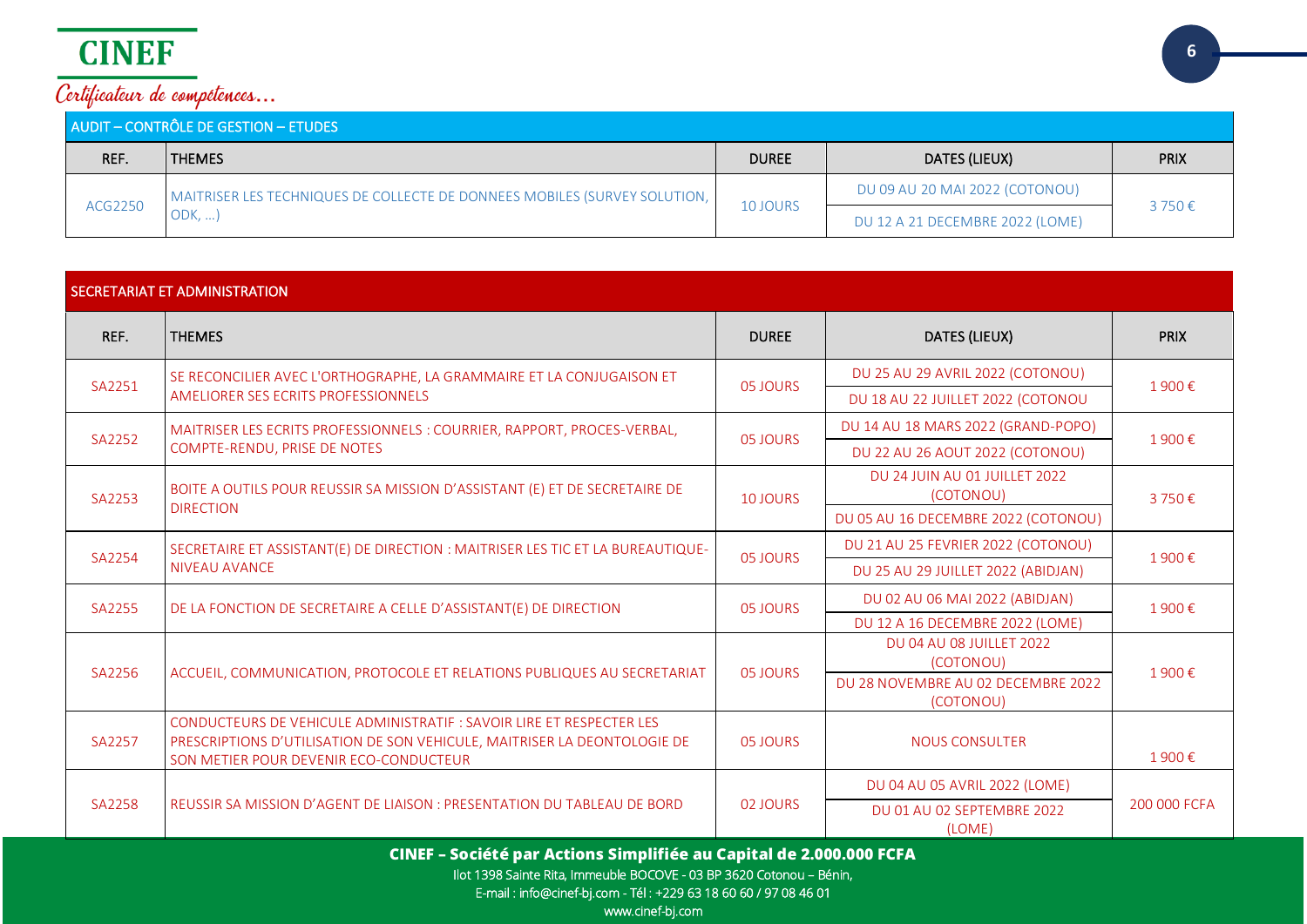

| <b>BANQUE FINANCE</b> |                                                                                                                       |              |                                                                       |             |
|-----------------------|-----------------------------------------------------------------------------------------------------------------------|--------------|-----------------------------------------------------------------------|-------------|
| REF.                  | <b>THEMES</b>                                                                                                         | <b>DUREE</b> | DATES (LIEUX)                                                         | <b>PRIX</b> |
| BF2259                | GESTION DE LA TRESORERIE EN MILIEU BANCAIRE                                                                           | 05 JOURS     | DU 08 AU 12 AOUT 2022 (LOME)                                          | 1900€       |
| BF2260                | LA NEGOCIATION DES CONTRATS BANCAIRES : PRECAUTIONS ET DISPOSITIONS<br>NECESSAIRES POUR LA PREVENTION DES CONTENTIEUX | 05 JOURS     | <b>NOUS CONSULTER</b>                                                 | 1900€       |
| BF2261                | CARTOGRAPHIE ET GESTION DES RISQUES DES OPERATIONS BANCAIRES                                                          | 05 JOURS     | DU 05 AU 09 SEPTEMBRE 2022<br>(LIBREVILLE)                            | 1900€       |
| BF2262                | RISQUES PRUDENTIELS : LES ENJEUX DES ACCORDS DE BÂLE I A III                                                          | 05 JOURS     | DU 25 AU 29 JUILLET 2022 (ABIDJAN)<br>DU 03 AU 07 OCTOBRE 2022 (LOME) | 1900€       |
| BF2263                | CONTRÔLE DE GESTION BANCAIRE : OUTILS ET METHODES                                                                     | 05 JOURS     | DU 20 AU 24 JUIN 2022 (LOME)<br>DU 03 AU 07 OCTOBRE 2022 (LOME)       | 1900€       |
| BF2264                | MAÎTRISER LES FINANCEMENTS STRUCTURÉS                                                                                 | 05 JOURS     | <b>NOUS CONSULTER</b>                                                 | 1900€       |
| BF2265                | LECTURE ET COMPREHENSION DES ETATS FINANCIERS DU SYSCOHADA REVISE PAR LE<br><b>BANQUIER</b>                           | 05 JOURS     | DU 25 AU 29 JUILLET 2022 (ABIDJAN)                                    | 1900€       |
| BF2266                | MARCHES FINANCIERS, INITIATION AUX PRODUITS DERIVES                                                                   | 05 JOURS     | DU 25 AU 29 AVRIL 2022 (CASABLANCA)                                   | 1900€       |
| BF2267                | LES TITRES FINANCIERS ET LA GESTION DE PORTEFEUILLE                                                                   | 05 JOURS     | DU 29 AOUT AU 02 SEPTEMBRE 2022<br>(CASABLANCA)                       | 1900€       |
|                       | MOBILE MONEY - MOBILE BANKING: GUIDE PRATIQUE                                                                         | 10 JOURS     | DU 09 AU 20 MAI 2022 (ABIDJAN)                                        | 3750€       |
| BF2268                |                                                                                                                       |              | DU 17 AU 28 OCTOBRE 2022 (LOME)                                       |             |
| BF2269                | TECHNIQUES D'ENQUETES ET DE POURSUITES D'AFFAIRES DE BLANCHIMENT DE<br>CAPITAUX                                       | 10 JOURS     | <b>NOUS CONSULTER</b>                                                 | 3750€       |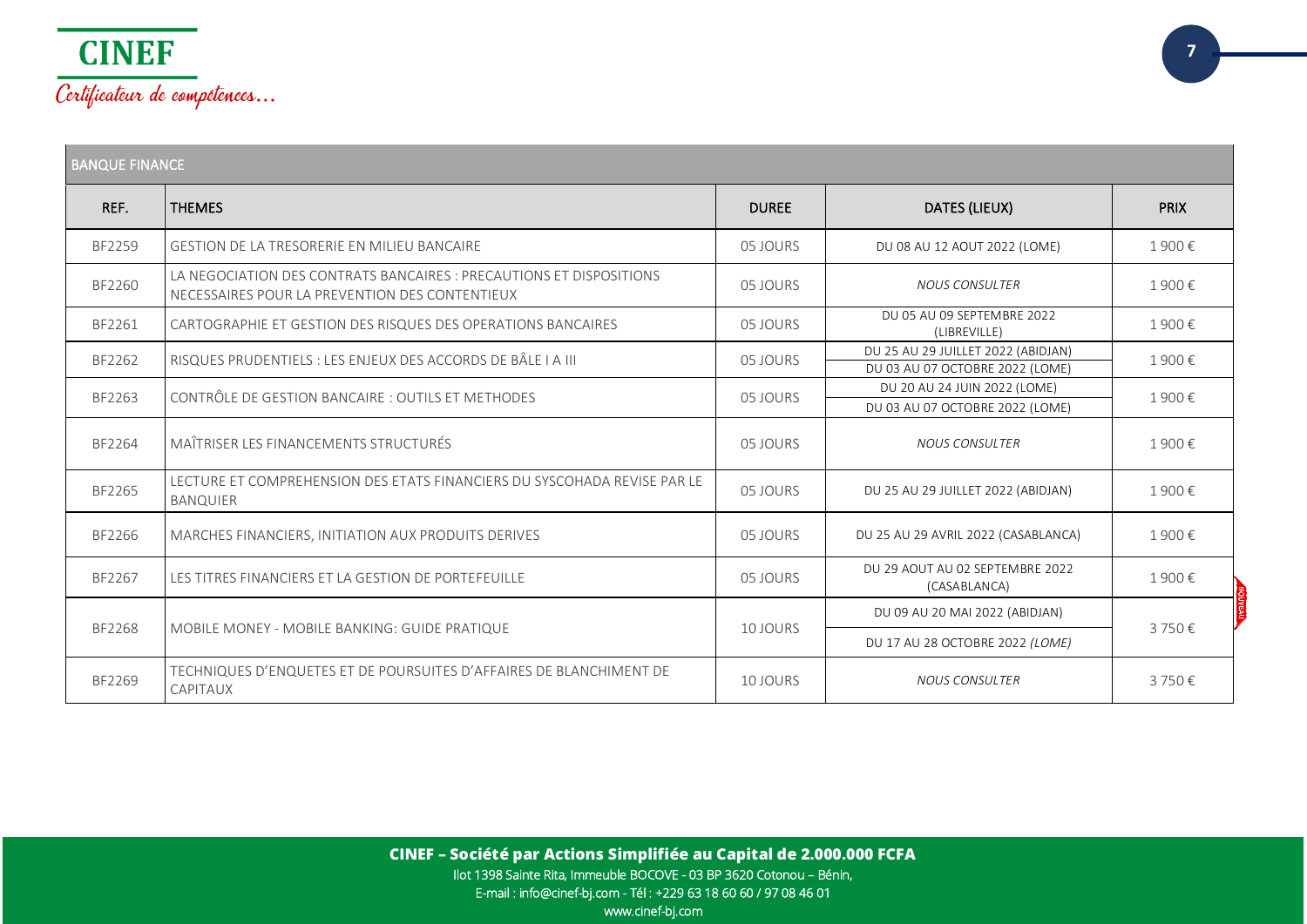

### SANTE ENVIRONNEMENT HYGIENE – SECURITE

| REF.            | <b>THEMES</b>                                                                                                 | <b>DUREE</b> | DATES (LIEUX)                       | <b>PRIX</b> |
|-----------------|---------------------------------------------------------------------------------------------------------------|--------------|-------------------------------------|-------------|
| <b>SEHS2270</b> | <b>GESTION DES DECHETS : UNE NECESSITE ECONOMIQUE POUR LES INDUSTRIES</b>                                     | 05 JOURS     | <b>NOUS CONSULTER</b>               | 1900€       |
| <b>SEHS2271</b> | COLLECTE ET GESTION DES DECHETS BIOMEDICAUX                                                                   | 05 JOURS     | <b>NOUS CONSULTER</b>               | 1900€       |
| <b>SEHS2272</b> | <b>GESTION DES MEDICAMENTS</b>                                                                                | 05 JOURS     | <b>NOUS CONSULTER</b>               | 1900€       |
| <b>SEHS2273</b> | QUANTIFICATION ET CHAINE D'APPROVISIONNEMENT DES PRODUITS DE SANTE                                            | 05 JOURS     | <b>NOUS CONSULTER</b>               | 1900€       |
| <b>SEHS2274</b> | <b>DEONTOLOGIE MEDICALE</b>                                                                                   | 05 JOURS     | <b>NOUS CONSULTER</b>               | 1900€       |
| <b>SEHS2275</b> | OUTILS DE GESTION ET D'EVALUATION DES ACCIDENTS DU TRAVAIL ET PREVENTION<br><b>DES RISQUES PROFESSIONNELS</b> | 05 JOURS     | DU 04 AU 08 JUILLET 2022 (COTONOU)  | 1900€       |
| <b>SEHS2276</b> | RESPONSABILITE JURIDIQUE DES PROFESSIONNELS DE SANTE                                                          | 05 JOURS     | <b>NOUS CONSULTER)</b>              | 1900€       |
| <b>SEHS2277</b> | ACCUEIL EN MILIEU HOSPITALIER : PREMIER PAS VERS LE RETABLISSEMENT DU<br><b>PATIENT</b>                       | 05 JOURS     | DU 12 AU 16 DECEMBRE 2022 (COTONOU) | 1900€       |
| <b>SEHS2278</b> | LES BONNES PRATIQUES D'HYGIENE EN ENTREPRISE DE RESTAURATION (BPHER)                                          | 05 JOURS     | DU 22 AU 26 AOUT 2022 (COTONOU)     | 1900€       |
| <b>SEHS2279</b> | PREVENTION DES RISQUES LIES A L'ACTIVITE PHYSIQUE (PRAP)                                                      | 05 JOURS     | <b>NOUS CONSULTER)</b>              | 1900€       |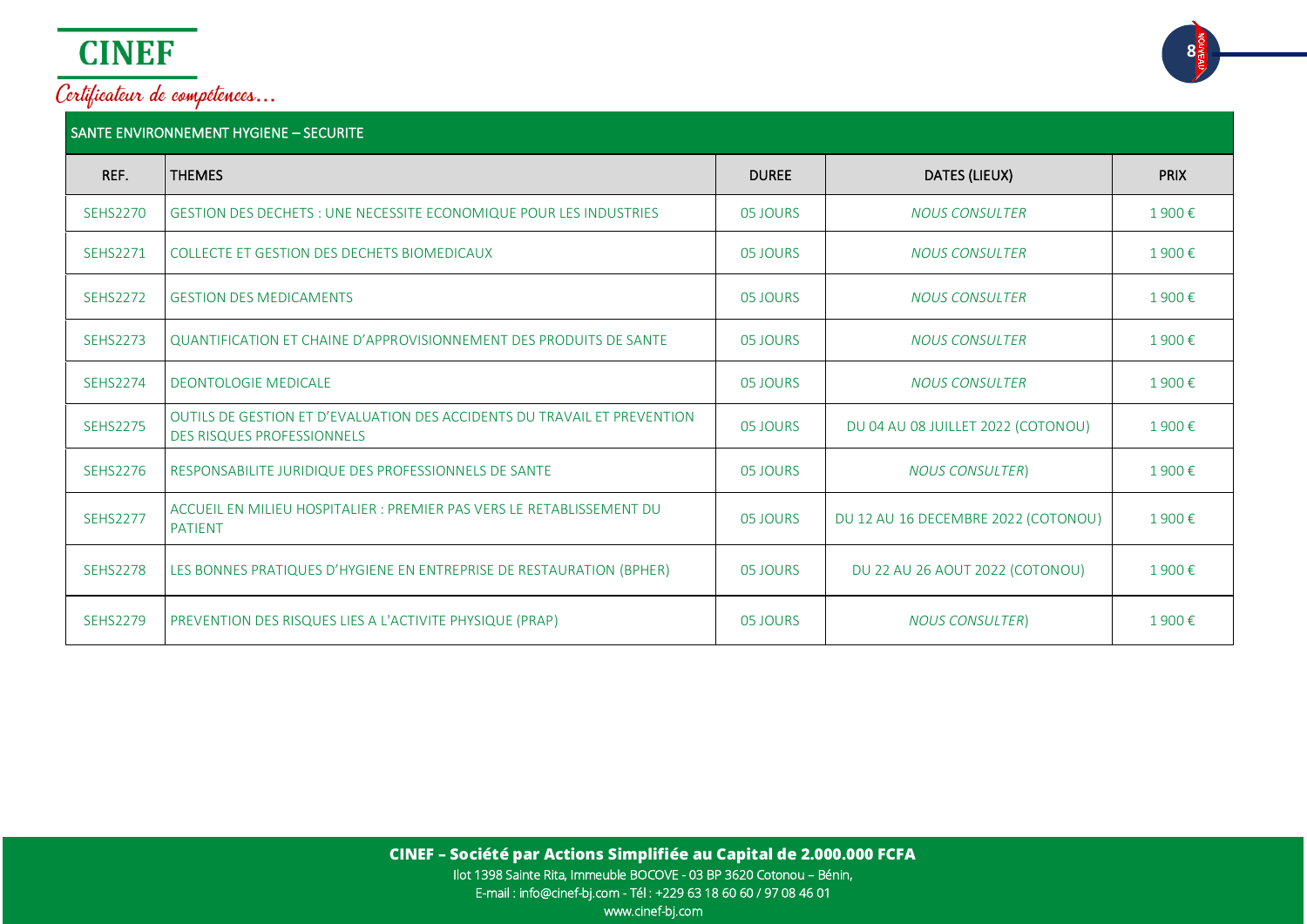

|                 | <b>GESTION COMMERCIALE - TOURISME / HOTELLERIE</b>                                                   |                 |                                                                                                    |             |  |
|-----------------|------------------------------------------------------------------------------------------------------|-----------------|----------------------------------------------------------------------------------------------------|-------------|--|
| REF.            | <b>THEMES</b>                                                                                        | <b>DUREE</b>    | DATES (LIEUX)                                                                                      | <b>PRIX</b> |  |
| <b>GCTH2280</b> | ACCEDEZ A LA FONCTION DE DIRECTEUR (TRICE) COMMERCIAL (E)                                            | <b>10 JOURS</b> | <b>DU 07 AU 18 FEVRIER 2022</b><br>(COTONOU)<br><b>DU 04 AU 15 JUILLET 2022</b><br>(COTONOU)       | 3750€       |  |
| <b>GCTH2281</b> | ETABLIR UN PLAN D'ACTIONS COMMERCIALES EFFICACE : LES OUTILS                                         | 05 JOURS        | DU 02 AU 06 MAI 2022 (LOME)<br>DU 03 AU 07 OCTOBRE 2022 (ABIDJAN)                                  | 1900€       |  |
| <b>GCTH2282</b> | MOTIVER ET ANIMER SON EQUIPE DE VENTE                                                                | 05 JOURS        | <b>NOUS CONSULTER</b>                                                                              | 1900€       |  |
| <b>GCTH2283</b> | ELABORER SA STRATEGIE COMMERCIALE : LES CLES DE SUCCES                                               | 05 JOURS        | DU 27 JUIN AU 01 JUILLET 2022 (LOME)                                                               | 1900€       |  |
| <b>GCTH2284</b> | LES TECHNIQUES DE NEGOCIATIONS COMMERCIALES                                                          | 05 JOURS        | DU 20 AU 24 JUIN 2022 (COTONOU)                                                                    | 1900€       |  |
| <b>GCTH2285</b> | <b>GESTION DES CLIENTS DIFFICILES</b>                                                                | 05 JOURS        | <b>NOUS CONSULTER</b>                                                                              | 1900€       |  |
| <b>GCTH2286</b> | COMMUNICATION INTERNE ET EXTERNE : INSTRUMENT STRATEGIQUE POUR LA                                    | 10 JOURS        | DU 28 FEVRIER AU 11 MARS 2022<br>(COTONOU)                                                         | 3750€       |  |
|                 | <b>VISIBILITE ET MODERNISATION D'UNE STRUCTURE</b>                                                   |                 | DU 18 AU 22 JUILLET 2022 (COTONOU)                                                                 |             |  |
| <b>GCTH2287</b> | MAITRISER LES REGLES DE PROTOCOLE ET DE PRESEANCE                                                    | 08 JOURS        | <b>NOUS CONSULTER</b>                                                                              | 3 000€      |  |
| <b>GCTH2288</b> | CONCEPTION ET COMMERCIALISATION DES SERVICES FINANCIERS DIGITAUX                                     | 05 JOURS        | DU 20 AU 24 JUIN 2022 (COTONOU)<br>DU 14 AU 18 NOVEMBRE 2022 (LOME)                                | 1900€       |  |
| <b>GCTH2289</b> | SE PERFECTIONNER EN GESTION DE L'HOTELLERIE ET DE LA RESTAURATION                                    | 08 JOURS        | <b>NOUS CONSULTER</b>                                                                              | 3 000€      |  |
| <b>GCTH2290</b> | ELABORER ET METTRE EN ŒUVRE UNE STRATEGIE MARKETING POUR DEVELOPPER LE<br><b>TOURISME D'AFFAIRES</b> | 08 JOURS        | <b>NOUS CONSULTER</b>                                                                              | 3 000€      |  |
| <b>GCTH2291</b> | PROMOUVOIR ET DEVELOPPER UNE DESTINATION TOURISTIQUE                                                 | 08 JOURS        | DU 16 AU 20 MAI 2022 (DAKAR)                                                                       | 3 000€      |  |
| <b>GCTH2292</b> | GESTION DES LITIGES ET DE LA FRAUDE DANS LES ENTREPRISES DE TELEPHONIES<br><b>MOBILES</b>            | 05 JOURS        | DU 25 AU 29 JUILLET 2022 (COTONOU)<br>DU 03 AU 07 OCTOBRE 2022 (LOME)                              | 1900€       |  |
| <b>GCTH2293</b> | REALISATION D'ETUDE ET D'ANALYSE DE MARCHE                                                           | 05 JOURS        | DU 07 AU 11 MARS 2022 (LOME)<br>DU 03 AU 07 OCTOBRE 2022 (LOME)<br>DU 12 A 16 DECEMBRE 2022 (LOME) | 1900€       |  |

**CINEF – Société par Actions Simplifiée au Capital de 2.000.000 FCFA**

Ilot 1398 Sainte Rita, Immeuble BOCOVE - 03 BP 3620 Cotonou – Bénin,

E-mail : info@cinef-bj.com - Tél : +229 63 18 60 60 / 97 08 46 01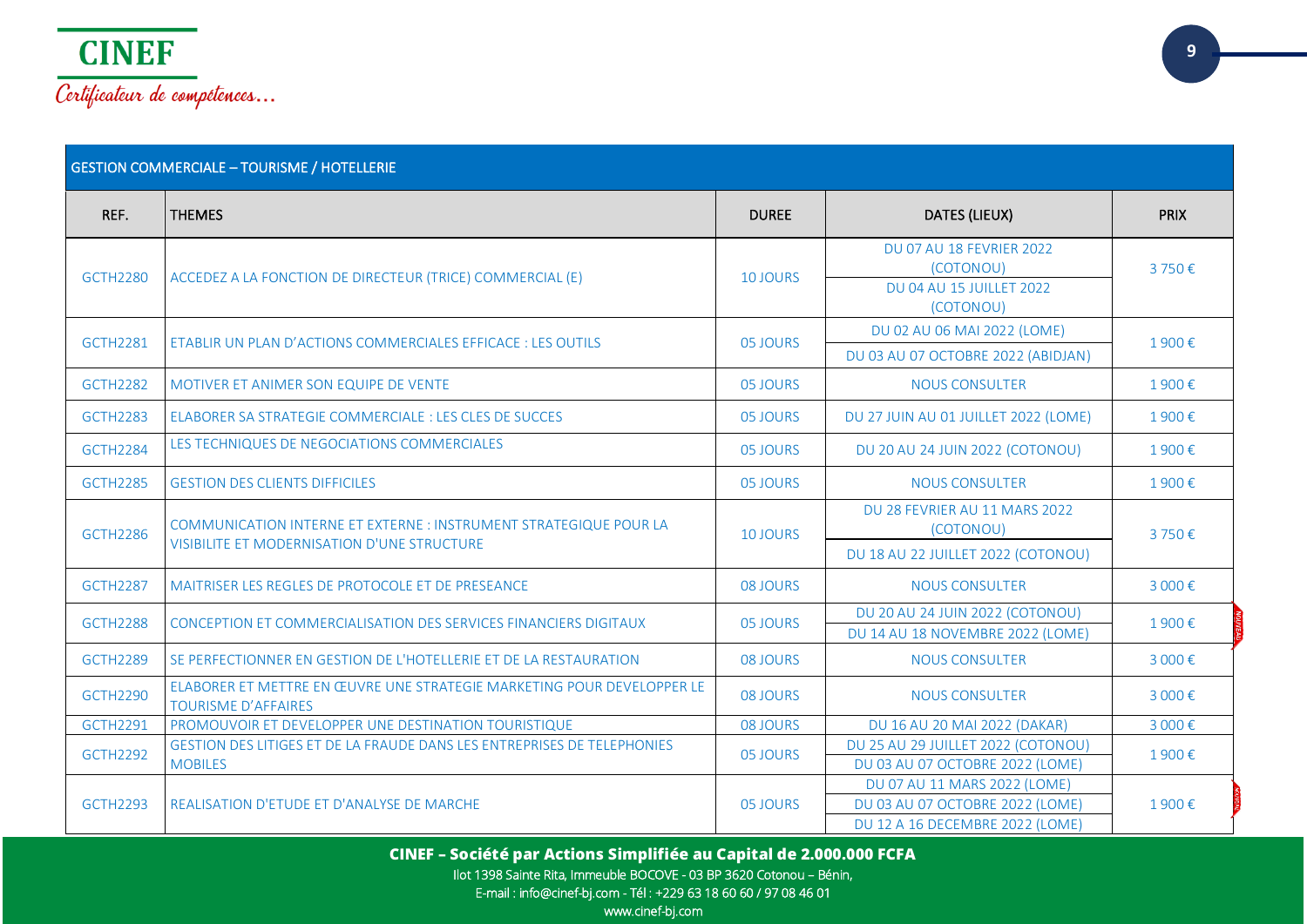

| <b>GESTION COMMERCIALE - TOURISME / HOTELLERIE</b> |                                                                    |              |                                  |             |
|----------------------------------------------------|--------------------------------------------------------------------|--------------|----------------------------------|-------------|
| REF.                                               | <b>THEMES</b>                                                      | <b>DUREE</b> | DATES (LIEUX)                    | <b>PRIX</b> |
| <b>GCTH2294</b>                                    | RESEAU MOBILE : APPROPRIATION DES OUTILS D'ANALYSE DU MARCHE DU    | 05 JOURS     | DU 16 AU 20 MAI 2022 (COTONOU)   | 1900€       |
|                                                    | <b>WHOLESALE DANS LE TELEPHONIE MOBILE</b>                         |              | DU 12 A 16 DECEMBRE 2022 (LOME)  |             |
|                                                    | MIEUX GERER LA COMMUNICATION DIGITALE DE LA BANQUE SUR LES RESEAUX |              | DU 04 AU 08 AVRIL 2022 (ABIDJAN) |             |
| <b>GCTH2295</b>                                    | <b>SOCIAUX</b>                                                     | 05 JOURS     | DU 22 AOUT AU 02 SEPTEMBRE 2022  | 1900€       |
|                                                    |                                                                    |              | (COTONOU)                        |             |
| GCTH2296                                           | MARKETING RELATIONNEL EN ENTREPRISE                                | 05 JOURS     | DU 25 AU 29 AVRIL 2022 (COTONOU) | 1900€       |
|                                                    |                                                                    |              | DU 12 A 16 DECEMBRE 2022 (LOME)  |             |
|                                                    |                                                                    |              |                                  |             |

| <b>GESTION INFORMATIQUE ET TELECOMMUNICATIONS</b> |                                                                                       |                 |                                                                                                 |             |  |
|---------------------------------------------------|---------------------------------------------------------------------------------------|-----------------|-------------------------------------------------------------------------------------------------|-------------|--|
| REF.                                              | <b>THEMES</b>                                                                         | <b>DUREE</b>    | DATES (LIEUX)                                                                                   | <b>PRIX</b> |  |
| GI2297                                            | PLANIFIER, GERER, SUIVRE ET ANALYSER SES PROJETS AVEC MICROSOFT PROJECT<br><b>PRO</b> | <b>10 JOURS</b> | DU 22 AOUT AU 02 SEPTEMBRE 2022<br>(LOME)                                                       | 3750€       |  |
|                                                   |                                                                                       |                 | DU 14 AU 25 MARS 2022 (GRAND-POPO)                                                              | 3750€       |  |
| GI2298                                            | MAITRISER EXCEL, NIVEAU AVANCE                                                        | <b>10 JOURS</b> | DU 22 AOUT AU 02 SEPTEMBRE 2022<br>(LOME)                                                       |             |  |
| GI2299                                            | CARTOGRAPHIE DES RISQUES INFORMATIQUES EN ENTREPRISE                                  | 08 JOURS        | DU 03 AU 12 AOUT 2022 (ABIDJAN)                                                                 | 3 000€      |  |
|                                                   |                                                                                       |                 | DU 07 AU 18 MARS 2022 (LOME)                                                                    | 3750€       |  |
| GI22100                                           | ELABORER ET METTRE EN ŒUVRE DES STRATEGIES MARKETING DIGITAL                          | <b>10 JOURS</b> | DU 22 AOUT AU 02 SEPTEMBRE 2022<br>(DOUALA)                                                     |             |  |
| GI22101                                           | WINDOWS SERVER 2016 : ADMINISTRATION, INITIATION ET APPROFONDISSEMENT                 | <b>10 JOURS</b> | <b>DU 14 AU 25 NOVEMBRE 2022</b><br>(ABIDJAN)                                                   | 3750€       |  |
| GI22102                                           | MODELISER EFFICACEMENT EN BPMN 2.0                                                    | 05 JOURS        | DU 19 AU 23 SEPTEMBRE 2022 (COTONOU)                                                            | 1900€       |  |
| GI22103                                           | MAITRISER LES TECHNIQUES D'AUDIT DE LA SECURITE INFORMATIQUE                          | 05 JOURS        | <b>DU 07 AU 11 FEVRIER 2022</b><br>(ABIDJAN)<br><b>DU 04 AU 08 JUILLET 2022</b><br>(CASABLANCA) | 1900€       |  |

**CINEF – Société par Actions Simplifiée au Capital de 2.000.000 FCFA** Ilot 1398 Sainte Rita, Immeuble BOCOVE - 03 BP 3620 Cotonou – Bénin, E-mail : info@cinef-bj.com - Tél : +229 63 18 60 60 / 97 08 46 01 www.cinef-bj.com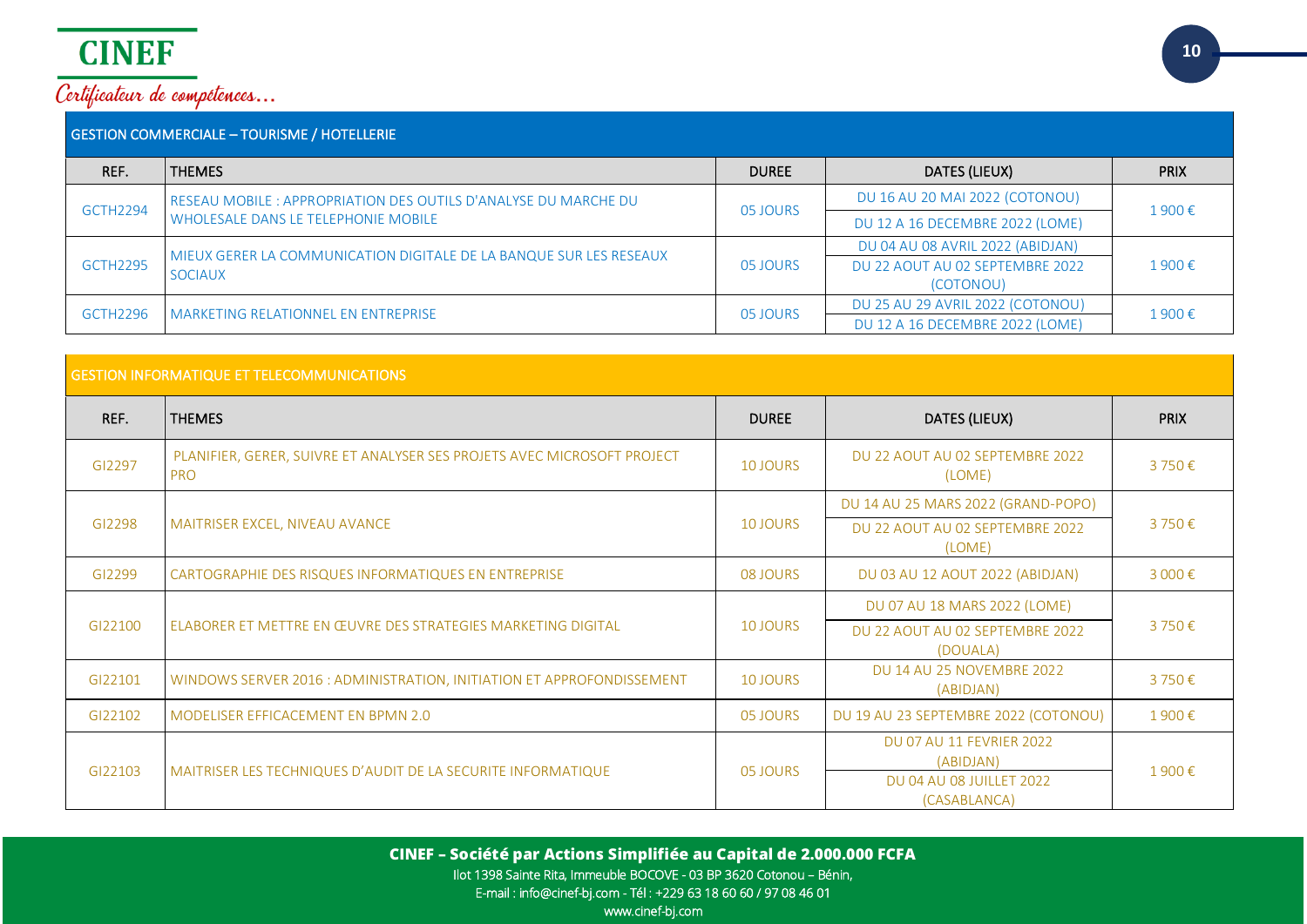# **CINEF**

Certificateur de compétences...

| <b>GESTION INFORMATIQUE ET TELECOMMUNICATIONS</b> |                                                                                                             |                 |                                           |             |  |
|---------------------------------------------------|-------------------------------------------------------------------------------------------------------------|-----------------|-------------------------------------------|-------------|--|
| REF.                                              | <b>THEMES</b>                                                                                               | <b>DUREE</b>    | DATES (LIEUX)                             | <b>PRIX</b> |  |
| GI22104                                           | MAITRISER TOUTES LES DIMENSIONS DU METIER DE RESPONSABLE DE LA SECURITE<br>DU SYSTEME D'INFORMATION         |                 | DU 08 AU 17 JUIN 2022 (PARIS)             | 3 000€      |  |
|                                                   |                                                                                                             | 08 JOURS        | DU 02 AU 11 NOVEMBRE 2022 (LOME)          |             |  |
| GI22105                                           | CONCEVOIR ET GERER DES BASES DE DONNEES AVEC ACCESS : NIVEAU AVANCE                                         | <b>10 JOURS</b> | DU 09 AU 20 MAI 2022 (LOME)               | 3750€       |  |
|                                                   |                                                                                                             |                 | DU 11 AU 22 JUILLET 2022 (COTONOU)        |             |  |
| GI22106                                           | ORACLE DATABASE 12C : PERFORMANCE TUNING                                                                    | 08 JOURS        | DU 16 AU 25 MAI 2022 (LOME)               | 4500€       |  |
|                                                   |                                                                                                             |                 | DU 12 A 21 DECEMBRE 2022 (LOME)           |             |  |
|                                                   | RENFORCEMENT ET MISE A JOUR LA CARTOGRAPHIE DE L'INFRASTRUCTURES DES<br><b>EQUIPEMENTS D'ACCES TELECOMS</b> |                 | DU 25 AU 29 AVRIL 2022 (COTONOU)          | 1900€       |  |
| GI22107                                           |                                                                                                             | 05 JOURS        | DU 05 AU 09 SEPTEMBRE 2022                |             |  |
|                                                   |                                                                                                             |                 | (LOME)<br><b>DU 07 AU 16 FEVRIER 2022</b> |             |  |
|                                                   | ORACLE DATABASE 12C: ADMINISTRATION WORKSHOP ED 2                                                           | 08 JOURS        | (LOME)                                    |             |  |
| GI22108                                           |                                                                                                             |                 | DU 04 AU 13 JUILLET 2022                  | 4500€       |  |
|                                                   |                                                                                                             |                 | (COTONOU)                                 |             |  |
| GI22109                                           | ORACLE DATABASE 12C: NEW FACTURES FOR ADMINISTRATORS ED 2                                                   | 08 JOURS        | DU 21 AU 25 MARS 2022 (ABIDJAN)           | 4500€       |  |
|                                                   |                                                                                                             |                 | DU 03 AU 12 AOUT 2022 (LOME)              |             |  |
| GI22110                                           | ORACLE DATABASE 12C: DATA GUARD ADMINISTRATION WORKSHOP                                                     | 08 JOURS        | DU 17 AU 26 AOUT 2022 (LOME)              | 4500€       |  |
| GI22111                                           | ORACLE DATABASE 12C : ADMINISTRATION CLUSTERWARE & ASM                                                      | 08 JOURS        |                                           | 4500€       |  |
|                                                   |                                                                                                             |                 | DU 02 AU 11 MAI 2022 (LOME)               |             |  |
| GI22112                                           | LINUX AVANCEE (SYSTEME D'EXPLOITATION SECURISE UTILISE PAR LA PLUPART DES<br><b>SERVEURS APPLICATIFS)</b>   | 05 JOURS        | DU 13 AU 17 JUIN 2022 (COTONOU)           | 1900€       |  |
| GI22113                                           | DEPLOIEMENT EN RESEAU DE PCS (WINDOWS DEPLOYEMENT SERVICESQ) A PARTIR<br><b>D'UN SERVEUR TEMOIN</b>         | 10 JOURS        | DU 17 AU 28 OCTOBRE 2022 (ABIDJAN)        | 3750€       |  |

**CINEF – Société par Actions Simplifiée au Capital de 2.000.000 FCFA** Ilot 1398 Sainte Rita, Immeuble BOCOVE - 03 BP 3620 Cotonou – Bénin, E-mail : info@cinef-bj.com - Tél : +229 63 18 60 60 / 97 08 46 01 www.cinef-bj.com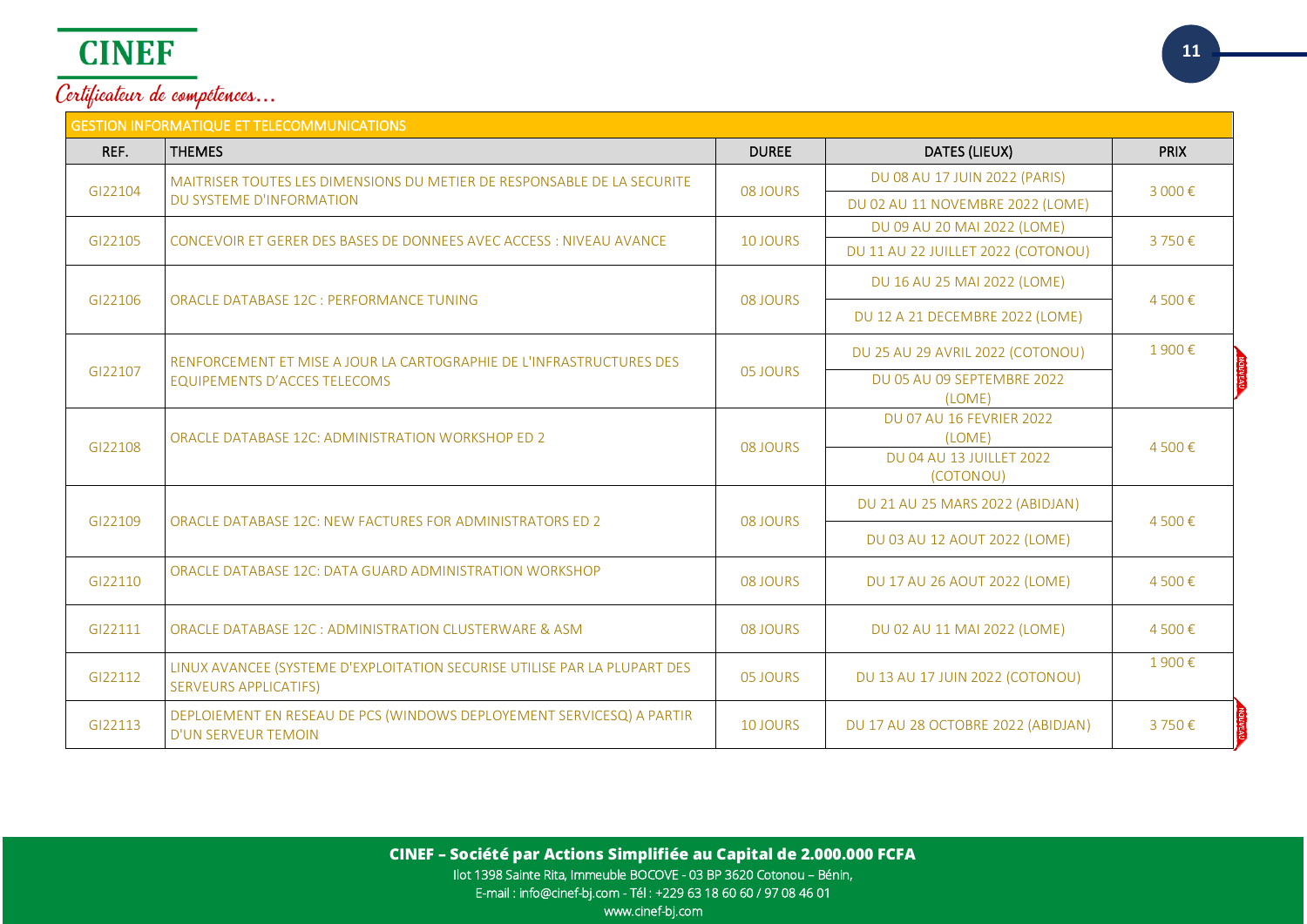

| REF.    | <b>THEMES</b>                                                                         | <b>DUREE</b>    | DATES (LIEUX)                               | <b>PRIX</b> |
|---------|---------------------------------------------------------------------------------------|-----------------|---------------------------------------------|-------------|
| GI22114 | NETBAKUP AVANCEE (SOLUTION DE SAUVEGARDE)                                             | 05 JOURS        | DU 18 AU 22 JUILLET 2022<br>(LOME)          | 1900€       |
| GI22115 | DBA INSTALLATION ADMINISTRATION TUNING ET REPLICATION-FOCUS MARIA DB                  | 05 JOURS        | DU 19 AU 23 SEPTEMBRE 2022 (LOME)           | 1900€       |
| GI22116 | VMWARE AVANCÉE (VIRTUAL MACHINE SOFTWARE)                                             | 05 JOURS        | DU 04 AU 08 AVRIL 2022 (ABIDJAN)            | 1900€       |
| GI22117 | FORTIGATE AVANCEE (SECURITE RESEAU)                                                   | 05 JOURS        | DU 21 AU 25 MARS 2022 (ABIDJAN)             | 1900€       |
| GI22118 | MISE EN CONFORMITE DES ENTREPRISES AUX CODES DE PROTECTION DE LA VIE<br><b>PRIVEE</b> | 05 JOURS        | DU 03 AU 07 OCTOBRE 2022 (ABIDJAN)          | 1900€       |
|         | <b>GERER EFFICACEMENT SES PROJETS AVEC SMARTSHEET</b>                                 |                 | DU 13 AU 17 JUIN 2022 (ABIDJAN)             | 1900€       |
| GI22119 |                                                                                       | 05 JOURS        | DU 14 AU 18 NOVEMBRE 2022 (ABIDJAN)         |             |
| GI2297  | PLANIFIER, GERER, SUIVRE ET ANALYSER SES PROJETS AVEC MICROSOFT PROJECT<br><b>PRO</b> | <b>10 JOURS</b> | DU 22 AOUT AU 02 SEPTEMBRE 2022<br>(LOME)   | 3750€       |
|         |                                                                                       |                 | DU 14 AU 25 MARS 2022 (GRAND-POPO)          |             |
| GI2298  | MAITRISER EXCEL, NIVEAU AVANCE                                                        | 10 JOURS        | DU 22 AOUT AU 02 SEPTEMBRE 2022<br>(LOME)   | 3750€       |
| GI2299  | CARTOGRAPHIE DES RISQUES INFORMATIQUES EN ENTREPRISE                                  | 08 JOURS        | DU 03 AU 12 AOUT 2022 (ABIDJAN)             | 3 000€      |
|         |                                                                                       |                 | DU 07 AU 18 MARS 2022 (LOME)                | 3750€       |
| GI22100 | ELABORER ET METTRE EN ŒUVRE DES STRATEGIES MARKETING DIGITAL                          | 10 JOURS        | DU 22 AOUT AU 02 SEPTEMBRE 2022<br>(DOUALA) |             |
| GI22101 | WINDOWS SERVER 2016 : ADMINISTRATION, INITIATION ET APPROFONDISSEMENT                 | <b>10 JOURS</b> | DU 14 AU 25 NOVEMBRE 2022<br>(ABIDJAN)      | 3750€       |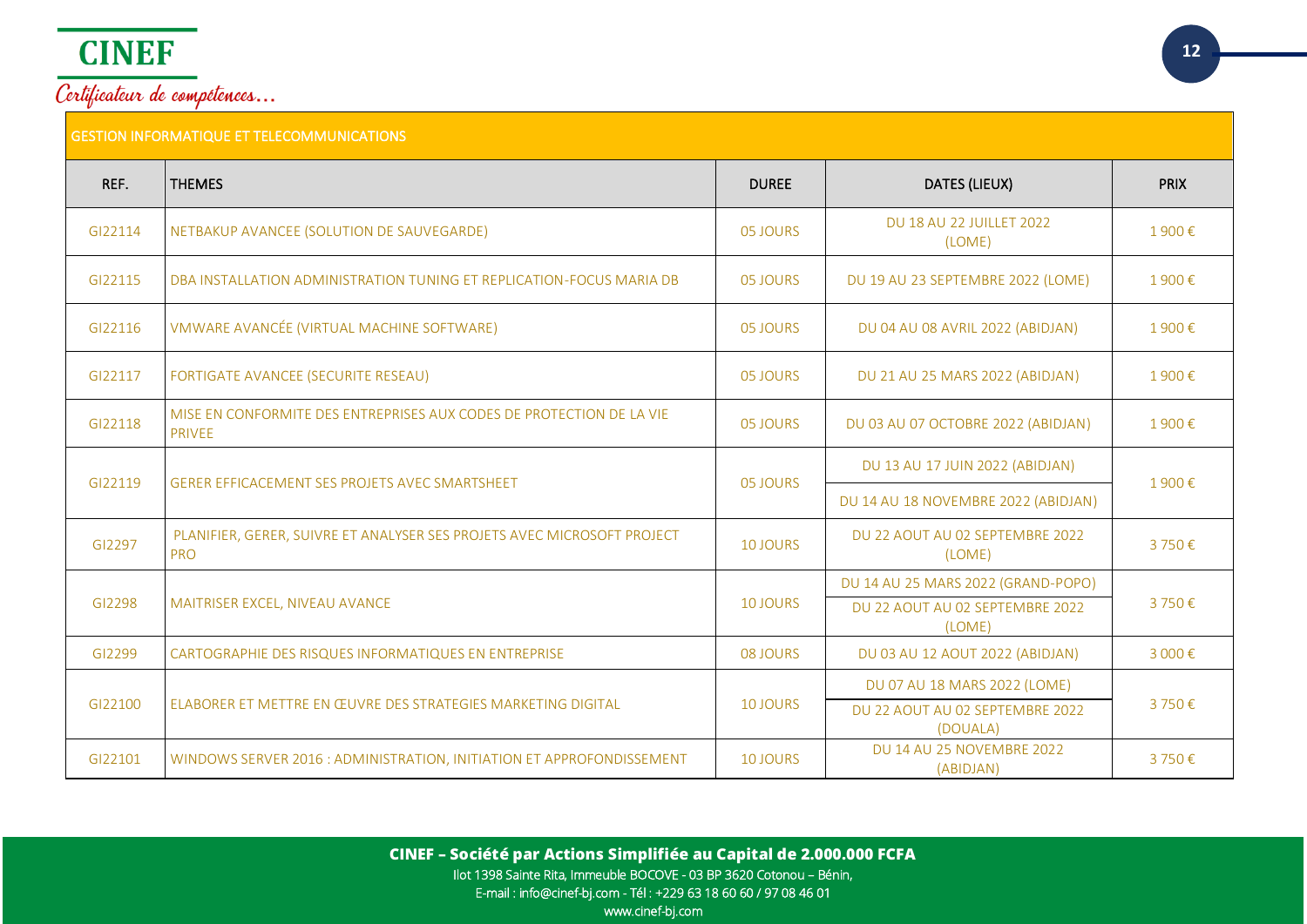|         | <b>GESTION INFORMATIQUE ET TELECOMMUNICATIONS</b>                                                   |              |                                                                                          |             |
|---------|-----------------------------------------------------------------------------------------------------|--------------|------------------------------------------------------------------------------------------|-------------|
| REF.    | <b>THEMES</b>                                                                                       | <b>DUREE</b> | <b>DATES (LIEUX)</b>                                                                     | <b>PRIX</b> |
| GI22102 | MODELISER EFFICACEMENT EN BPMN 2.0                                                                  | 05 JOURS     | DU 19 AU 23 SEPTEMBRE 2022 (COTONOU)                                                     | 1900€       |
| GI22103 | MAITRISER LES TECHNIQUES D'AUDIT DE LA SECURITE INFORMATIQUE                                        | 05 JOURS     | <b>DU 07 AU 11 FEVRIER 2022</b><br>(ABIDJAN)<br>DU 04 AU 08 JUILLET 2022<br>(CASABLANCA) | 1900€       |
| GI22104 | MAITRISER TOUTES LES DIMENSIONS DU METIER DE RESPONSABLE DE LA SECURITE<br>DU SYSTEME D'INFORMATION | 08 JOURS     | DU 08 AU 17 JUIN 2022 (PARIS)<br>DU 02 AU 11 NOVEMBRE 2022 (LOME)                        | 3 000€      |
| GI22105 | CONCEVOIR ET GERER DES BASES DE DONNEES AVEC ACCESS : NIVEAU AVANCE                                 | 10 JOURS     | DU 09 AU 20 MAI 2022 (LOME)                                                              | 3750€       |
|         |                                                                                                     |              | DU 11 AU 22 JUILLET 2022 (COTONOU)                                                       |             |
|         | ORACLE DATABASE 12C : PERFORMANCE TUNING                                                            | 08 JOURS     | DU 16 AU 25 MAI 2022 (LOME)                                                              | 4 500€      |
| GI22106 |                                                                                                     |              | DU 12 A 21 DECEMBRE 2022 (LOME)                                                          |             |
|         | RENFORCEMENT ET MISE A JOUR LA CARTOGRAPHIE DE L'INFRASTRUCTURES DES                                |              | DU 25 AU 29 AVRIL 2022 (COTONOU)                                                         | 1900€       |
| GI22107 | <b>EQUIPEMENTS D'ACCES TELECOMS</b>                                                                 | 05 JOURS     | DU 05 AU 09 SEPTEMBRE 2022<br>(LOME)                                                     |             |
|         | ORACLE DATABASE 12C: ADMINISTRATION WORKSHOP ED 2                                                   |              | <b>DU 07 AU 16 FEVRIER 2022</b><br>(LOME)                                                |             |
| GI22108 |                                                                                                     | 08 JOURS     | DU 04 AU 13 JUILLET 2022<br>(COTONOU)                                                    | 4500€       |
|         |                                                                                                     |              | DU 21 AU 25 MARS 2022 (ABIDJAN)                                                          |             |
| GI22109 | ORACLE DATABASE 12C: NEW FACTURES FOR ADMINISTRATORS ED 2                                           | 08 JOURS     | DU 03 AU 12 AOUT 2022 (LOME)                                                             | 4 500€      |
| GI22110 | ORACLE DATABASE 12C: DATA GUARD ADMINISTRATION WORKSHOP                                             | 08 JOURS     | DU 17 AU 26 AOUT 2022 (LOME)                                                             | 4 500€      |
| GI22111 | ORACLE DATABASE 12C : ADMINISTRATION CLUSTERWARE & ASM                                              | 08 JOURS     | DU 02 AU 11 MAI 2022 (LOME)                                                              | 4500€       |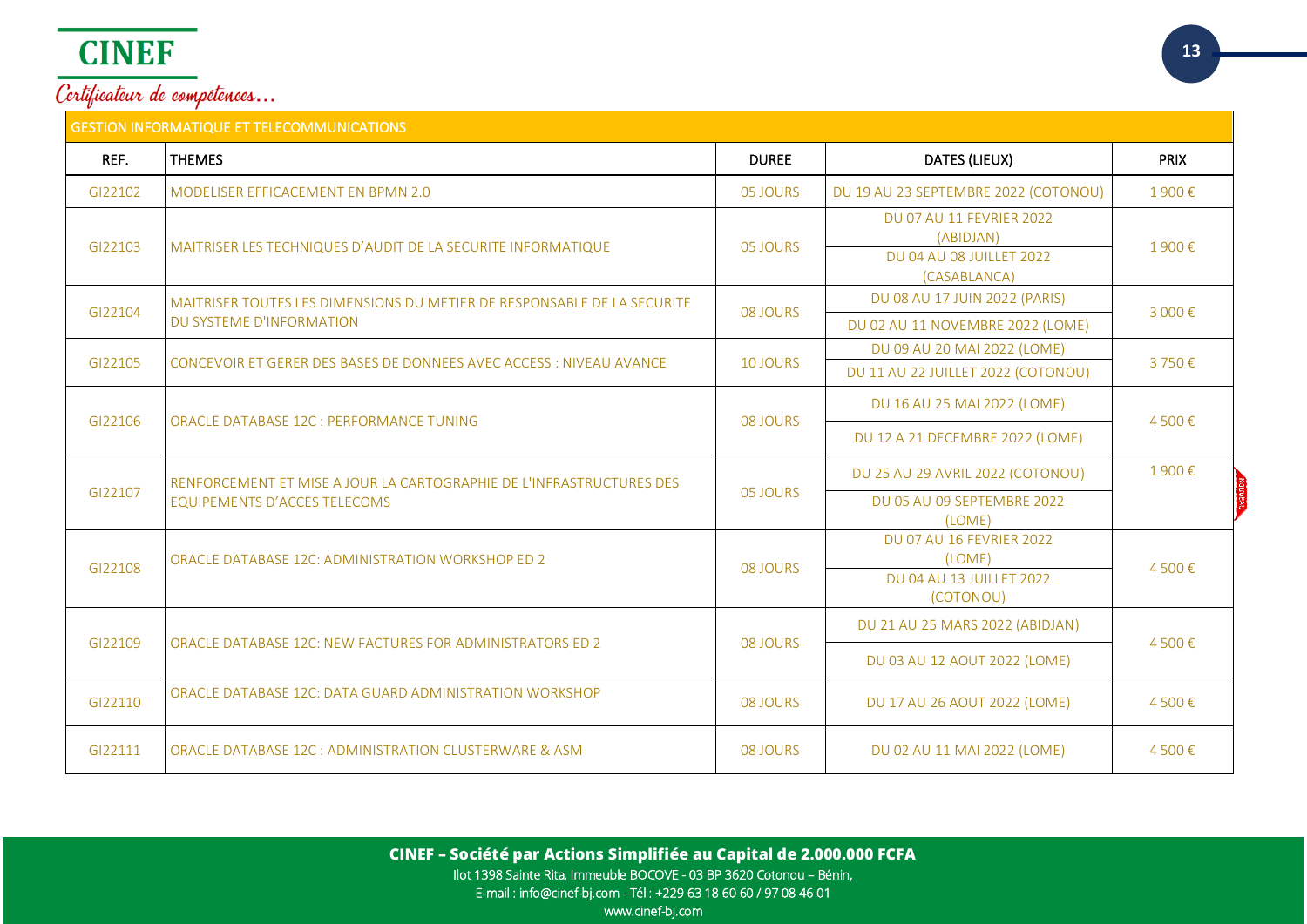

|         | Certificateur de compétences<br><b>GESTION INFORMATIQUE ET TELECOMMUNICATIONS</b> |                                     |                                       |             |
|---------|-----------------------------------------------------------------------------------|-------------------------------------|---------------------------------------|-------------|
| REF.    | <b>THEMES</b>                                                                     | <b>DUREE</b>                        | DATES (LIEUX)                         | <b>PRIX</b> |
| C122112 | LINUX AVANCEE (SYSTEME D'EXPLOITATION SECURISE UTILISE PAR LA PLUPART DES         | $\Omega$ $\Omega$ $\Omega$ $\Omega$ | <b>DU 12 ALL 17 JUNIOR OCCUPATION</b> | 1900        |

| GI22112 | LINUX AVANCEE (SYSTEME D'EXPLOITATION SECURISE UTILISE PAR LA PLUPART DES<br><b>SERVEURS APPLICATIFS)</b> | 05 JOURS | DU 13 AU 17 JUIN 2022 (COTONOU)                                        | 1900€ |
|---------|-----------------------------------------------------------------------------------------------------------|----------|------------------------------------------------------------------------|-------|
| GI22113 | DEPLOIEMENT EN RESEAU DE PCS (WINDOWS DEPLOYEMENT SERVICESQ) A PARTIR<br><b>D'UN SERVEUR TEMOIN</b>       | 10 JOURS | DU 17 AU 28 OCTOBRE 2022 (ABIDJAN)                                     | 3750€ |
| GI22114 | NETBAKUP AVANCEE (SOLUTION DE SAUVEGARDE)                                                                 | 05 JOURS | <b>DU 18 AU 22 JUILLET 2022</b><br>(LOME)                              | 1900€ |
| GI22115 | DBA INSTALLATION ADMINISTRATION TUNING ET REPLICATION-FOCUS MARIA DB                                      | 05 JOURS | DU 19 AU 23 SEPTEMBRE 2022 (LOME)                                      | 1900€ |
| GI22116 | VMWARE AVANCÉE (VIRTUAL MACHINE SOFTWARE)                                                                 | 05 JOURS | DU 04 AU 08 AVRIL 2022 (ABIDJAN)                                       | 1900€ |
| GI22117 | FORTIGATE AVANCEE (SECURITE RESEAU)                                                                       | 05 JOURS | DU 21 AU 25 MARS 2022 (ABIDJAN)                                        | 1900€ |
| GI22118 | MISE EN CONFORMITE DES ENTREPRISES AUX CODES DE PROTECTION DE LA VIE<br><b>PRIVEE</b>                     | 05 JOURS | DU 03 AU 07 OCTOBRE 2022 (ABIDJAN)                                     | 1900€ |
| GI22119 | <b>GERER EFFICACEMENT SES PROJETS AVEC SMARTSHEET</b>                                                     | 05 JOURS | DU 13 AU 17 JUIN 2022 (ABIDJAN)<br>DU 14 AU 18 NOVEMBRE 2022 (ABIDJAN) |       |
|         |                                                                                                           |          |                                                                        | 1900€ |

| <b>GESTION DE PROJET - GOUVERNANCE PUBLIQUE</b> |                                                                       |                 |                                    |                 |
|-------------------------------------------------|-----------------------------------------------------------------------|-----------------|------------------------------------|-----------------|
| REF.                                            | <b>THEMES</b>                                                         | <b>DUREE</b>    | DATES (LIEUX)                      | <b>PRIX</b>     |
| GPGP22120                                       | SECRETAIRE GENERAL(E) : RÔLE ET RESPONSABILITE DANS L'ACTION PUBLIQUE | <b>10 JOURS</b> | <b>NOUS CONSULTER</b>              | 3 750€          |
| GPGP22121                                       | LA GESTION ADMINISTRATIVE ET FINANCIÈRE DES PROGRAMMES ET PROJETS     | <b>10 JOURS</b> | DU 18 AU 29 JUILLET 2022 (ABIDJAN) | $3750 \epsilon$ |
|                                                 |                                                                       |                 | DU 05 A 16 DECEMBRE 2022 (COTONOU) |                 |

**CINEF – Société par Actions Simplifiée au Capital de 2.000.000 FCFA**

Ilot 1398 Sainte Rita, Immeuble BOCOVE - 03 BP 3620 Cotonou – Bénin,

E-mail : info@cinef-bj.com - Tél : +229 63 18 60 60 / 97 08 46 01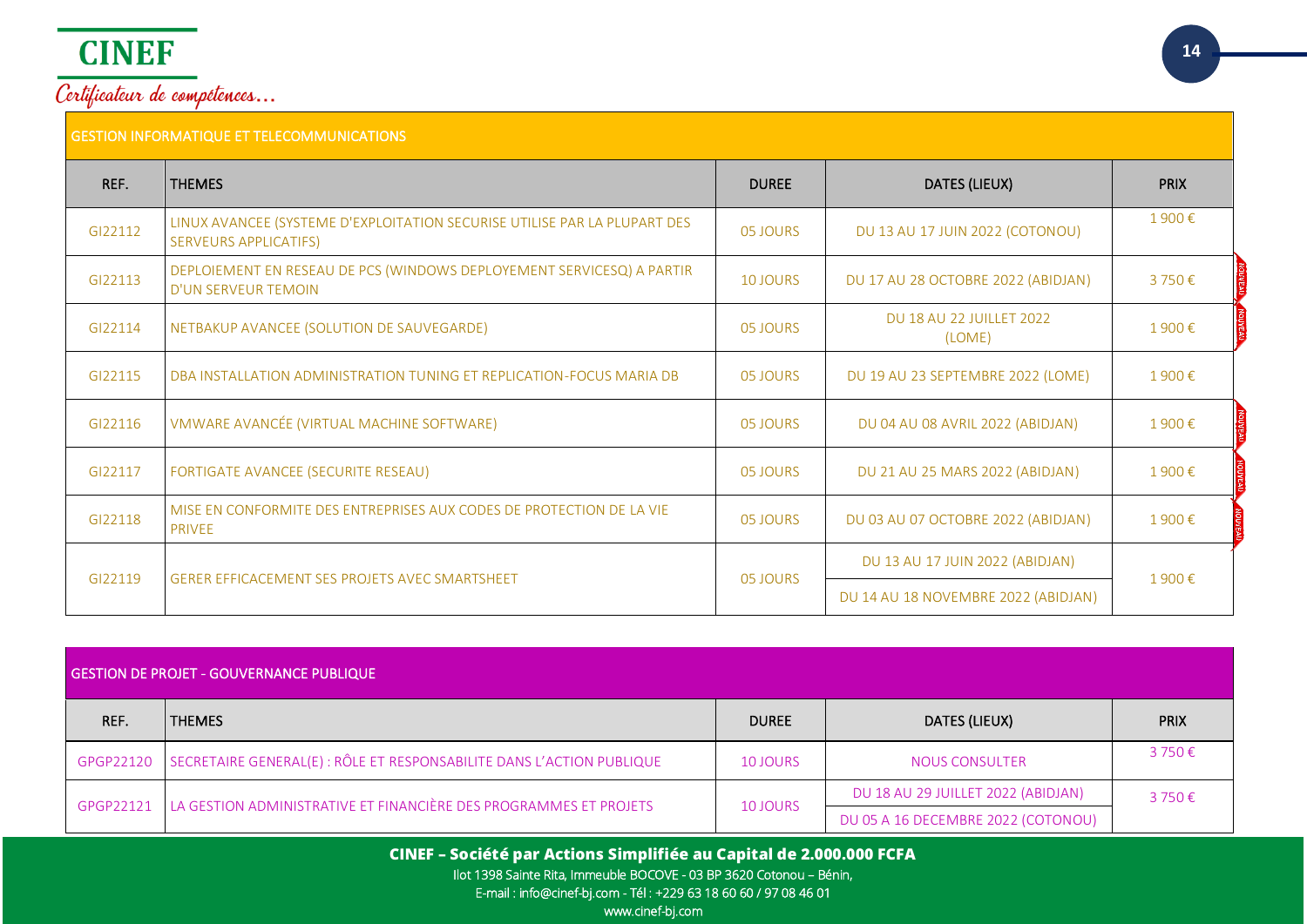

| REF.      | <b>THEMES</b>                                                                           | <b>DUREE</b>    | DATES (LIEUX)                                | <b>PRIX</b> |
|-----------|-----------------------------------------------------------------------------------------|-----------------|----------------------------------------------|-------------|
|           |                                                                                         |                 | DU 21 MARS AU 01 AVRIL 2022 (ABIDJAN)        | 3750€       |
| GPGP22122 | LA GESTION AXÉE SUR LES RÉSULTATS : LA RECHERCHE DE LA PERFORMANCE                      | 10 JOURS        | DU 22 AOUT AU 02 SEPTEMBRE 2022<br>(LOME)    |             |
|           |                                                                                         |                 | DU 24 JUIN AU 01 JUILLET 2022                |             |
| GPGP22123 | MESURER LES IMPACTS DES PROJETS ET PROGRAMMES DE DEVELOPPEMENT                          | 10 JOURS        | (COTONOU)                                    | 3750€       |
|           |                                                                                         |                 | DU 14 AU 25 NOVEMBRE 2022 (ABIDJAN)          |             |
| GPGP22124 | <b>GESTION DE PROJETS : DE LA PLANIFICATION STRATÉGIQUE A LA PLANIFICATION</b>          | 10 JOURS        | DU 04 AU 15 AVRIL 2022 (LOME)                | 3750€       |
|           | OPÉRATIONNELLE                                                                          |                 | DU 12 AU 23 SEPTEMBRE 2022 (ABIDJAN)         |             |
| GPGP22125 | MANAGER POUR ACCOMPAGNER LE CHANGEMENT                                                  | 05 JOURS        | <b>NOUS CONSULTER</b>                        | 1900€       |
| GPGP22126 | OPTIMISER LA QUALITE DU SERVICE PUBLIC                                                  | 05 JOURS        | DU 12 AU 16 DECEMBRE 2022 (LIBREVILLE)       | 1900€       |
|           | INTEGRATION DU GENRE DANS LA GESTION DES PROJETS ET PROGRAMMES DE<br>DEVELOPPEMENT      | <b>10 JOURS</b> | DU 21 MARS AU 01 AVRIL 2022 (LOME)           | 3750€       |
| GPGP22127 |                                                                                         |                 | DU 22 AOUT AU 02 SEPTEMBRE 2022<br>(COTONOU) |             |
|           | PASSATION ET L'EXECUTION DES MARCHES PUBLICS ET L'ETUDE COMPLETE DES                    |                 | DU 07 AU 18 MARS 2022 (CASABLANCA)           | 3750€       |
| GPGP22128 | PROCEDURES BM, BAD, AFD, FED, FIDA, BID                                                 | 10 JOURS        | DU 22 AOUT AU 02 SEPTEMBRE 2022<br>(LOME)    |             |
|           | LA GPEC DANS LE SECTEUR PUBLIC                                                          |                 | DU 08 AU 17 JUIN 2022 (LOME)                 | 3000€       |
| GPGP22129 |                                                                                         | 08 JOURS        | DU 03 AU 12 OCTOBRE 2022 (CASABLANCA)        |             |
|           | COORDINATION DE PROJET ET PROGRAMMES : PLANIFICATION, EXECUTION ET                      |                 | DU 22 AOUT AU 02 SEPTEMBRE 2022              | 3750€       |
| GPGP22130 | <b>CONTRÔLE</b>                                                                         | 10 JOURS        | (ABIDJAN)                                    |             |
|           |                                                                                         |                 | DU 14 AU 25 NOVEMBRE 2022 (COTONOU)          |             |
| GPGP22131 | MAITRISER LES NORMES IPSAS : LES NORMES DE LA COMPTABILITE PUBLIQUE DE<br><b>DEMAIN</b> | 10 JOURS        | DU 19 AU 30 SEPTEMBRE 2022 (PARIS)           | 3750€       |
| GPGP22132 | COMPRENDRE, ELABORER ET SOUMETTRE UN DOSSIER D'APPEL D'OFFRES (DAO) : LES               | 05 JOURS        | DU 18 AU 22 JUILLET 2022 (LOME)              | 1900€       |
|           | <b>ASPECTS PRATIQUES</b>                                                                |                 | DU 05 A 09 DECEMBRE 2022 (ABIDJAN)           |             |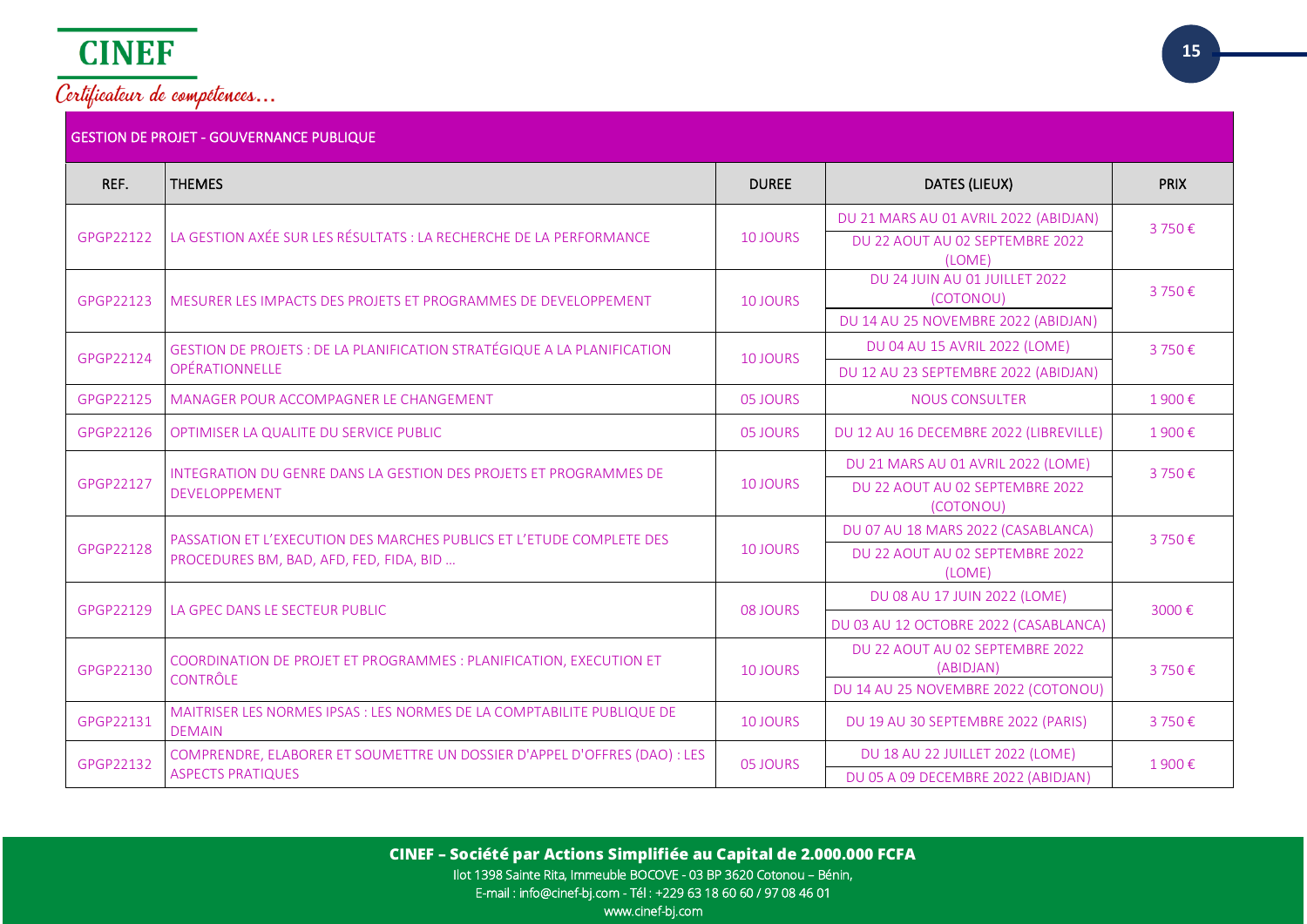| <b>GESTION DE PROJET - GOUVERNANCE PUBLIQUE</b> |                                                                                                                                                                   |                 |                                            |             |  |
|-------------------------------------------------|-------------------------------------------------------------------------------------------------------------------------------------------------------------------|-----------------|--------------------------------------------|-------------|--|
| REF.                                            | <b>THEMES</b>                                                                                                                                                     | <b>DUREE</b>    | <b>DATES (LIEUX)</b>                       | <b>PRIX</b> |  |
| GPGP22133                                       | RÉGULATIONS DES CONCESSIONS PORTUAIRES : PASSATION DES MARCHES,<br>PLANIFICATION ET MISE EN OEUVRE DU SUIVI-ÉVALUATION (INSTRUMENTS, OUTILS &<br><b>METHODES)</b> | <b>15 JOURS</b> | <b>NOUS CONSULTER</b>                      | 5 500€      |  |
|                                                 |                                                                                                                                                                   |                 | DU 13 AU 24 JUIN 2022 (LOME)               | 3750€       |  |
| GPGP22134                                       | REUSSIR LA CLÔTURE DES PROJETS ET PROGRAMMES DE DEVELOPPEMENT                                                                                                     | 10 JOURS        | DU 05 AU 16 DECEMBRE 2022 (COTONOU)        |             |  |
| GPGP22135                                       | GESTION DES PROGRAMMES (ELABORATION ET EXECUTION DU BUDGET                                                                                                        | 10 JOURS        | DU 09 AU 20 MAI 2022 (COTONOU)             | 3750€       |  |
|                                                 | PROGRAMMES)                                                                                                                                                       |                 | DU 17 AU 28 OCTOBRE 2022 (LOME)            |             |  |
| GPGP22136                                       | NOUVEAU REGLEMENT DE PASSATION DES MARCHES DANS LE CADRE DU<br>FINANCEMENT DES PROJETS D'INVESTISSEMENT DE LA BANQUE MONDIALE &                                   | 10 JOURS        | DU 02 AU 13 MAI 2022 (CASABLANCA)          | 3750€       |  |
|                                                 | STRATEGIE DE PASSATION DES MARCHES DU PROJET POUR PROMOUVOIR LE<br>DEVELOPPEMENT (PPSD : PROJECT PROCUREMENT STRATEGY DEVELOPMENT)                                |                 | DU 07 AU 18 NOVEMBRE 2022<br>(CASABLANCA)  |             |  |
|                                                 | TECHNIQUES D'ELABORATION DE DOSSIERS D'APPEL D'OFFRES (DAO), CAHIER DE<br>CHARGES ET DES TERMES DE REFERENCES (TDR)                                               | 10 JOURS        | DU 07 AU 18 FEVRIER 2022 (LOME)            | 3750€       |  |
| GPGP22137                                       |                                                                                                                                                                   |                 | DU 12 AU 23 SEPTEMBRE 2022 (ABIDJAN)       |             |  |
| GPGP22138                                       | DELEGATION DE SERVICES ET MANAGEMENT DES CONTRATS DE PARTENARIAT PUBLIC<br>- PRIVE (PPP)                                                                          | 10 JOURS        | DU 13 AU 24 JUIN 2022 (LOME)               | 3 000€      |  |
|                                                 |                                                                                                                                                                   |                 | DU 03 AU 14 OCTOBRE 2022 (LOME)            |             |  |
| GPGP22139                                       | ORGANISATION ET FONCTIONNEMENT D'UN CABINET MINISTERIEL                                                                                                           | 08 JOURS        | <b>NOUS CONSULTER</b>                      | 3 000€      |  |
| GPGP22140                                       | GESTION DES PROGRAMMES ET PROJETS AXES SUR LES RESULTATS : INDICATEURS DE                                                                                         |                 | DU 20 JUIN AU 01 JUILLET 2022<br>(COTONOU) | 3750€       |  |
|                                                 | PERFORMANCE, SUIVI, ET SYSTEME D'EVALUATION                                                                                                                       | 10 JOURS        | DU 12 AU 16 DECEMBRE 2022 (ABIDJAN)        |             |  |
|                                                 | PLANIFICATION STRATEGIQUE PARTICIPATIVE ET PLAN DE DEVELOPPEMENT                                                                                                  |                 | DU 25 AVRIL AU 06 MAI 2022<br>(CASABLANCA) |             |  |
| GPGP22141                                       | COMMUNAL (PCD) : OUTILS INCONTOURNABLES POUR UNE EVOLUTION SOCIO-<br>ECONOMIQUE DES COLLECTIVITES TERRITORIALES                                                   | 10 JOURS        | DU 11 AU 22 JUILLET 2022 (ABIDJAN)         | 3750€       |  |
|                                                 | GESTION FINANCIERE ET PROCEDURES DE DECAISSEMENT DES PROJETS FINANCES                                                                                             |                 | DU 04 AU 15 AVRIL 2022 (COTONOU)           |             |  |
| GPGP22142                                       | PAR LES BAILLEURS DE FONDS (BAD, BM, UE, GIZ)                                                                                                                     | <b>10 JOURS</b> | DU 12 AU 23 SEPTEMBRE 2022 (COTONOU)       | 3750€       |  |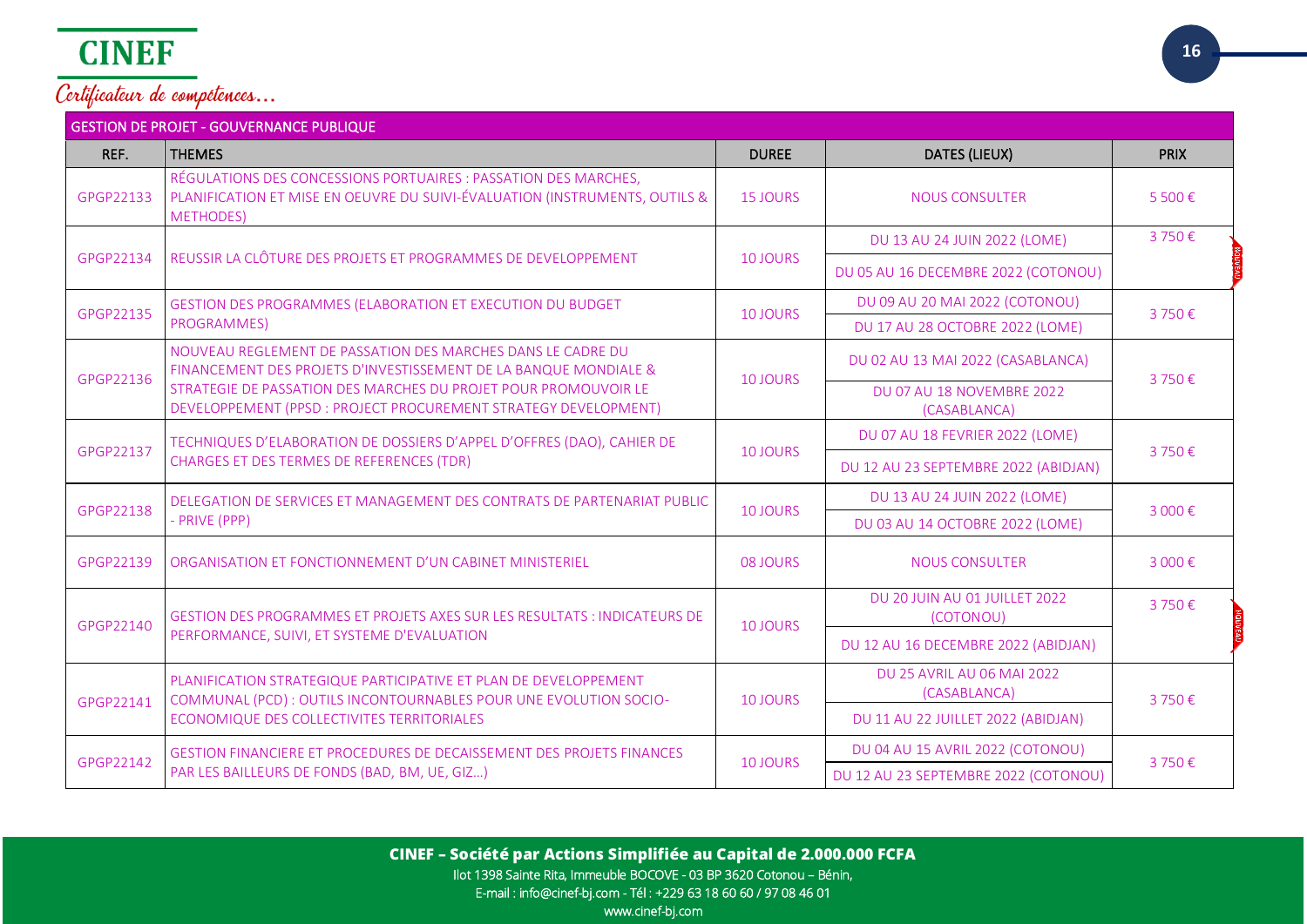

| <b>CERTIFICATIONS INTERNATIONALES</b> |                                                                                                      |              |                                           |                                        |
|---------------------------------------|------------------------------------------------------------------------------------------------------|--------------|-------------------------------------------|----------------------------------------|
| REF.                                  | <b>THEMES</b>                                                                                        | <b>DUREE</b> | DATES (LIEUX)                             | <b>PRIX</b>                            |
| CI22143                               | DIGITALISATION ET CONSERVATION / ARCHIVAGE DE DONNEES NUMERIQUES - LEAD                              | 05 JOURS     | DU 14 AU 18 MARS 2022 (DOUALA)            |                                        |
|                                       | <b>MANAGER</b>                                                                                       |              |                                           | DU 29 AOUT AU 02 SEPTEMBRE 2022 (LOME) |
| CI22144                               | GESTION DES RISQUES LIES A LA SECURITE DE L'INFORMATION - ISO/CEI 27001 - LEAD                       | 05 JOURS     | DU 13 AU 17 JUIN 2022 (ABIDJAN)           |                                        |
|                                       | <b>AUDITOR</b>                                                                                       |              | DU 03 AU 07 OCTOBRE 2022 (LOME)           | 2 2 5 0 €                              |
| CI22145                               | GESTION DES RISQUES LIES A LA SECURITE DE L'INFORMATION - ISO/CEI 27001 – LEAD<br><b>IMPLEMENTER</b> |              | DU 07 AU 11 MARS 2022 (LOME)              | 2 2 5 0 €                              |
|                                       |                                                                                                      | 05 JOURS     | DU 03 AU 07 OCTOBRE 2022 (LOME)           |                                        |
| CI22146                               | SANTE ET SECURITE AU TRAVAIL - ISO 45001 - LEAD IMPLEMENTER                                          | 05 JOURS     | DU 05 AU 09 SEPTEMBRE 2022<br>(COTONOU)   | 2 2 5 0 €                              |
| CI22147                               | SYSTEMES DE MANAGEMENT ANTI-CORRUPTION - ISO 37001 - LEAD IMPLEMENTER                                | 05 JOURS     | DU 03 AU 07 OCTOBRE 2022 (LIBREVILLE)     | 2 2 5 0€                               |
|                                       | CERTIFICATION EN MANAGEMENT DE PROJET : NORME ISO 21500 - LEAD PROJECT                               | 05 JOURS     | DU 14 AU 18 MARS 2022 (ABIDJAN)           | 2 2 5 0€                               |
| CI22148                               | <b>MANAGER</b>                                                                                       |              | DU 03 AU 07 OCTOBRE 2022 (LOME)           |                                        |
| CI22149                               | ISO 22301 : SYSTEME DE MANAGEMENT DE LA CONTINUITE D'ACTIVITE- LEAD<br><b>IMPLEMENTER</b>            | 05 JOURS     | DU 29 AOUT AU 02 SEPTEMBRE 2022 (ABIDJAN) | 2 2 5 0€                               |
| CI22150                               | ISO 22301 : SYSTEME DE MANAGEMENT DE LA CONTINUITE D'ACTIVITE- LEAD<br><b>AUDITOR</b>                | 05 JOURS     | DU 21 AU 25 NOVEMBRE 2022<br>(ABIDJAN)    | 2 2 5 0€                               |
|                                       | MANAGEMENT DE LA QUALITE : ISO 9001- LEAD IMPLEMENTER                                                | 05 JOURS     | DU 21 AU 25 FEVRIER 2022 (COTONOU)        | 2 2 5 0€                               |
| CI22151                               |                                                                                                      |              | DU 22 AU 26 AOUT 2022 (COTONOU)           |                                        |
| CI22152                               | MANAGEMENT DE LA QUALITE : ISO 9001- LEAD AUDITOR                                                    | 05 JOURS     | DU 30 MAI AU 03 JUIN 2022 (ABIDJAN)       | 2 2 5 0 €                              |
|                                       | MANAGEMENT DE LA QUALITE-SIX SIGMA : ISO 13053- LEAD IMPLEMENTER                                     |              | DU 18 AU 22 JUILLET 2022 (LOME)           |                                        |
| CI22153                               |                                                                                                      | 05 JOURS     |                                           | 2 2 5 0 €                              |

DU 12 A 16 DECEMBRE 2022 (LOME)